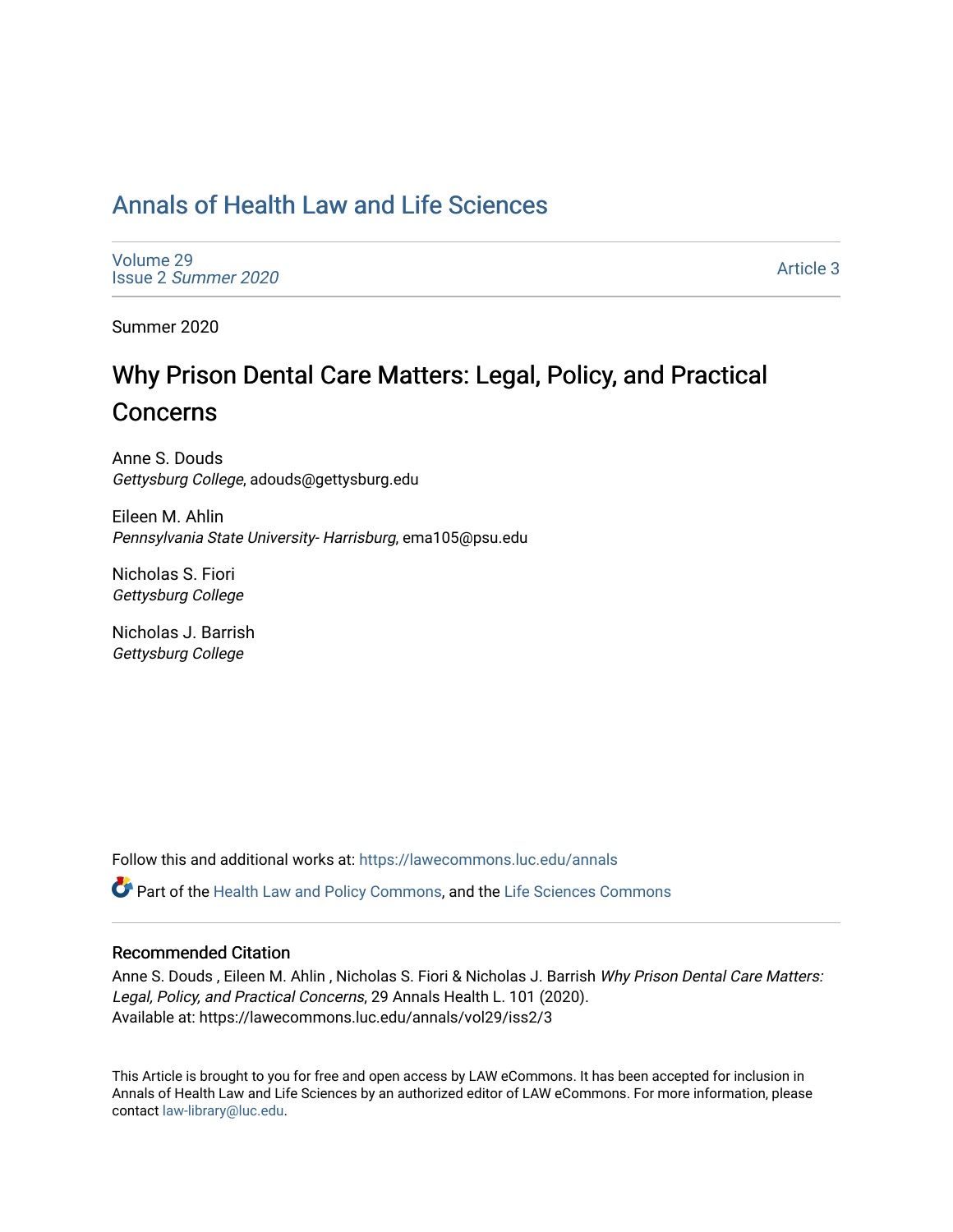## Why Prison Dental Care Matters: Legal, Policy, and Practical Concerns

### *Anne S. Douds, Eileen M. Ahlin, Nicholas S. Fiori, Nicholas J. Barrish\**

#### PART I: WHY PRISON DENTAL CARE IS IMPORTANT

Even when controlling for demographic characteristics, prisoners are far more likely than people in the general population to suffer from periodontal disease, to have unresolved oral health issues, to have decayed teeth, and/or to be missing teeth.<sup>1</sup> Correlates of poor oral health, such as poor nutrition and smoking, are more prevalent among people of lower socioeconomic status, and this same population is at higher risk than others for offending and incarceration.<sup>2</sup> For some, prison is the only time in their adult lives when they will have seen a dentist. There are few free dental clinics in communities, regardless of economic climate, and there are almost none that serve adults.<sup>3</sup> Dental care is expensive, and dental insurance is rarely provided to employees in lower income jobs.<sup>4</sup> Therefore, many will enter correctional facilities having been financially precluded from seeking dental care even if they had wanted it.

Attention to dental health is often overlooked among persons involved in

3. Burton Edelstein, *The Dental Safety Net, Its Workforce, and Policy Recommendations for Its Enhancement*, 70 J. PUB. HEALTH DENTISTRY S32, S33 (2010).

 <sup>\*</sup> Anne Douds is an Assistant Professor of Public Policy and the Co-Chair of the Public Policy Program at Gettysburg College. She wishes to thank the editorial board and staff of the *Annals of Health Law and Life Sciences* for their commitment and perseverance.

<sup>1.</sup> James H. Clare, *Dental Health Status, Unmet Needs, and Utilization of Services in a Cohort of Adult Felons at Admission and After Three Years' Incarceration*, 9 J. CORR. HEALTH CARE 65, 66 (2002); James M. Mixson et al., *Oral Health Status of a Federal Prison Population*, 50 J. PUB. HEALTH DENTISTRY 257, 257 (1990); Kenneth Bolin & Daniel Jones, *Oral Health Needs of Adolescents in a Juvenile Detention Facility*, 38 J. ADOLESCENT HEALTH 755, 755 (2006); Marsha Cunningham et al., *Dental Disease Prevalence in a Prison Population*, 45 J. PUB. HEALTH DENTISTRY 49, 49 (1985); Andrew P. Wilper et al., *The Health and Health Care of US Prisoners: Results of a Nationwide Survey*, 99 AM.J. PUB. HEALTH 666, 666 (2009).

<sup>2.</sup> Christer Priwe & Peter Carlsson, *Oral Health Status of Male Swedish Citizens at Admission to Prison*, 24 J. CORR. HEALTH CARE 382, 392 (2018); Henrie M. Treadwell et al., *Short Report: Implications for Improving Oral Health Care Among Female Prisoners in Georgia's Correctional System*, 90 J. DENTAL HYGIENE 323, 323 (2016).

<sup>4.</sup> Jihong Liu et al., *Disparities in Dental Insurance Coverage and Dental Care among US Children: The National Survey of Children's Health*, 119 PEDIATRICS 512, 513 (2007).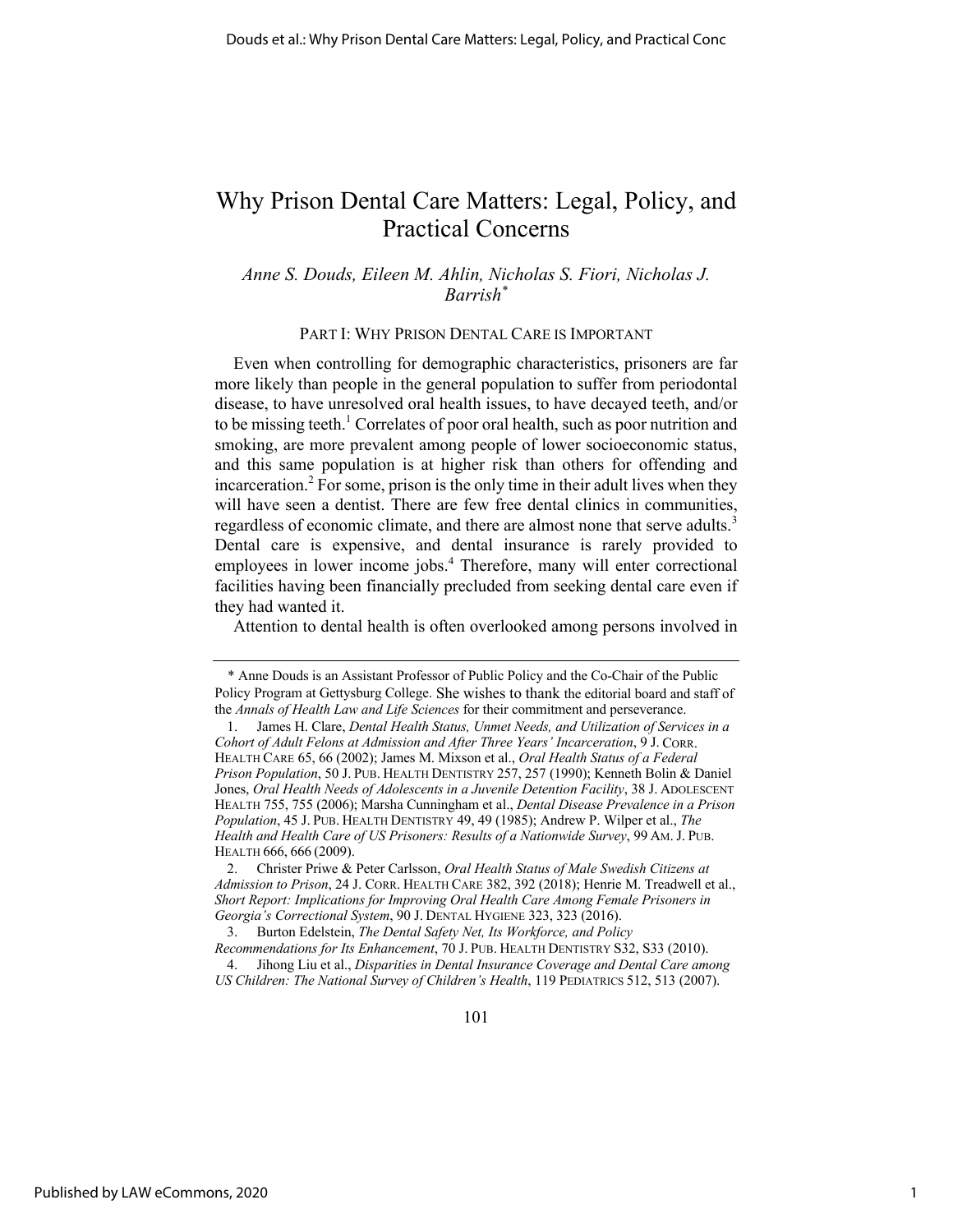correctional systems. This is true both during periods of incarceration and as returning citizens post-incarceration. Newly incarceration individuals must adapt to their new surroundings, including adjustments to their loss of control over personal choices, autonomy, and privacy. Incarcerated people may want to take care of their oral health while incarcerated, but there are significant fees associated with the purchase of hygiene products and other items that could ease the transition to jail or prison or contribute to comfort during their sentence.<sup>5</sup> While seemingly miniscule in cost when in the community, incarcerated persons make very little money, and their budgets must cover snack foods, razors, phone cards, leisure items, and clothing beyond standard-issue wear.<sup>6</sup> Cost can be prohibitive for many and choices must be made. For example, in Pennsylvania state correctional institutions, toothpaste can cost upwards of \$3.95 and denture adhesive is  $$3.19$ .<sup>7</sup> Faced with the need to weigh the costs of items such as a razor versus a toothbrush, many may continue past bad habits. In additional, many incarcerated people cannot afford prison fees associated with dental services as a result of policy decisions concerning the cost of such treatment. Almost 20 years ago, just over half of surveyed prisons required a co-pay from inmates for any dental procedure.<sup>8</sup> It appears that the same practice remains in place in many institutions.<sup>9</sup>

Upon release from prison, returning citizens may face more pressing concerns than dental care as they begin the reentry process and reintegrate with the community.<sup>10</sup> Basic necessities such as food, clothing, and shelter take priority. Immediately adjacent to these concerns are the need for employment, supervision requirements with probation/parole officers, and reestablishing connections with family and friends. Dental care, like health care more generally, continues to be a drain on scarce funds. For incarcerated individuals, attention to basic oral health needs often moves to the backburner while more urgent needs are prioritized, such as navigating the daunting process of securing housing, employment, and social services.<sup>11</sup>

<sup>5.</sup> *See e.g.,* Andre Matevousian, *Commissary List*, BUREAU OF PRISONS (June 18, 2014) [https://www.bop.gov/locations/institutions/dub/DUB\\_CommList.pdf;](https://www.bop.gov/locations/institutions/dub/DUB_CommList.pdf) Stephen Raher, The Company Store:

A Deeper Look at Prison Commissaries, PRISON POL'Y INITIATIVE (May 2018) [https://www.prisonpolicy.org/reports/commissary.html.](https://www.prisonpolicy.org/reports/commissary.html) 

<sup>6.</sup> Matevousian, *supra* note 5. Raher, *supra* note 5.

<sup>7.</sup> *Commissary Lists*, PA. DEP'T OF CORR.,

[www.cor.pa.gov/Inmates/Pages/Commissary-Catalogs.aspx](http://www.cor.pa.gov/Inmates/Pages/Commissary-Catalogs.aspx) (last visited Apr. 4, 2020).

<sup>8.</sup> Nicholas S. Makrides & Jay D. Shulman, *Dental Health Care of Prison Populations*, 9 J. CORRECTIONAL HEALTH CARE 291, 291 (2002).

<sup>9.</sup> *Id.* at 296.

<sup>10.</sup> Anne S. Douds, et al., *Decayed Prospects: A Qualitative Study of Prison Dental Care and Its Impact on Former Prisoners*, 41 CRIM.JUST. REV. 21, 25 (2016).

<sup>11.</sup> Nicholas Freudenberg, *Community Health Services for Returning Jail and Prison*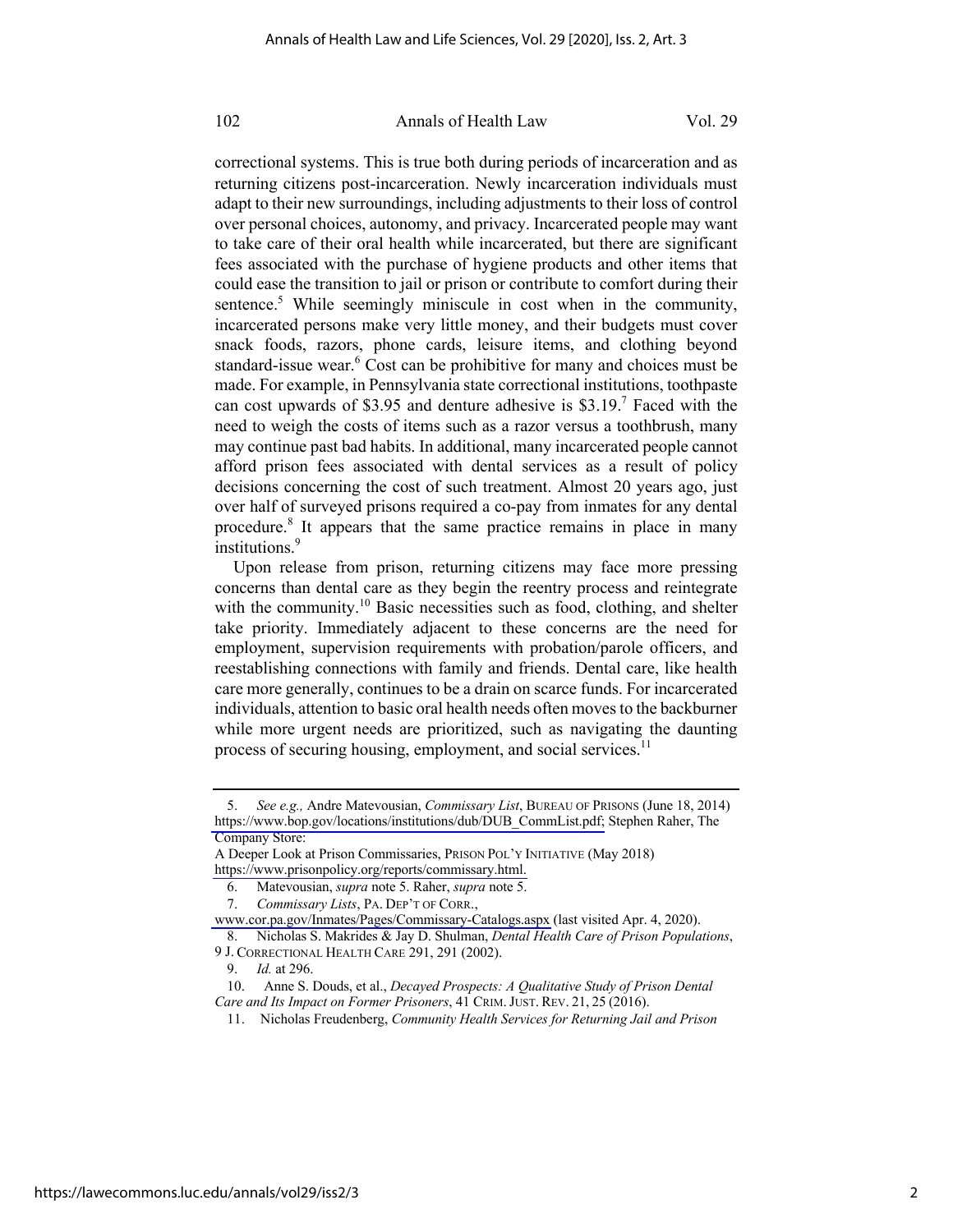The lack of dental care among justice-involved populations may also be attributable to a lack of awareness about the importance associated with oral hygiene.<sup>12</sup> Good oral hygiene is linked to overall health and well-being. Periodontal disease is linked to cancer, cardiovascular disease, diabetes, and pregnancy complications such as low birthweight and preeclampsia.<sup>13</sup> Justice-involved populations are more likely than others to come from backgrounds that did not prioritize, or could not afford, preventive care and/or dental care.<sup>14</sup> Incarceration could be an educational opportunity for persons housed in correctional institutions to learn about the importance of good oral care and how to manage their oral health.

Poor dental health care among justice-involved populations is not only a function of prior history or education about its importance. Lifestyle factors also play a major role in the occurrence and persistence of bad oral hygiene. It is well-known that drug use substantially reduces physical and oral health. For example, use of methamphetamines (meth) is positively related to an increase in dental caries, tooth loss, and visits to dentists, and it also visibly portrays the negative effects resultant from lack of care.<sup>15</sup> Not too long ago, meth was a topic of much discussion and scholarly research highlighted the negative consequences resulting from its use. Most notably, meth use contributes to deleterious oral health so much so that "meth mouth" imagery has been widely used as a marketing tool to discourage substance use.<sup>16</sup> Media campaigns focusing on vivid images of oral consequences of meth usage were effective at connecting drug use to a decline in oral health.<sup>17</sup>

Less obvious, though arguably equally important, poor dental health care can have a range of unintended consequences that can negatively impact justice-involved populations and their attempts to alter their life trajectories. Poor dental health and orthodontic needs can have a detrimental effect on self-confidence and self-esteem.<sup>18</sup> Missing or rotten teeth, bad breath, and an

17. *Id.*

*Inmates*, 10 J. OF CORRECTIONAL HEALTH CARE 369, 374 (2004).

<sup>12.</sup> Douds et al., *supra* note 10 at 29.

<sup>13.</sup> Yasusei Kudo et al., *Oral Environment and Cancer*, 38 GENES & ENV'T 1, 4 (2016); Muhammed Ashraf Nazir*, Prevalence of Periodontal Disease, Its Association with Systemic Diseases and Prevention*, 1 INT'L J. HEALTH SCI. 72, 76 (2017).

<sup>14.</sup> *See e.g.,* Bruce B. Wallace & Michael I. MacEntee, *Access to Dental Care for Low-Income Adults: Perceptions of Affordability, Availability and Acceptability*, 37 J. CMTY. HEALTH 32, 34 (2012) (discussing the limited accessibility of dental care for low-income populations).

<sup>15.</sup> E. Marcia Boyer et al., *The Relationship Between Methamphetamine Use and Dental Caries and Missing Teeth,* 89 J. DENTAL HYGIENE 119, 119 (2015).

<sup>16.</sup> *See* Naomi Murakawa, *Toothless: The Methamphetamine "Epidemic,""Meth Mouth," and the Racial Construction of Drug Scares*, 8 DU BOIS REV.: SOC. SCI. RES. ON RACE 219, 222 (2011) (describing various use of "meth mouth" marketing to deter drug users).

<sup>18.</sup> Patricia R. dos Santos et al., *Influence of Quality of Life, Self-Perception, and Self-*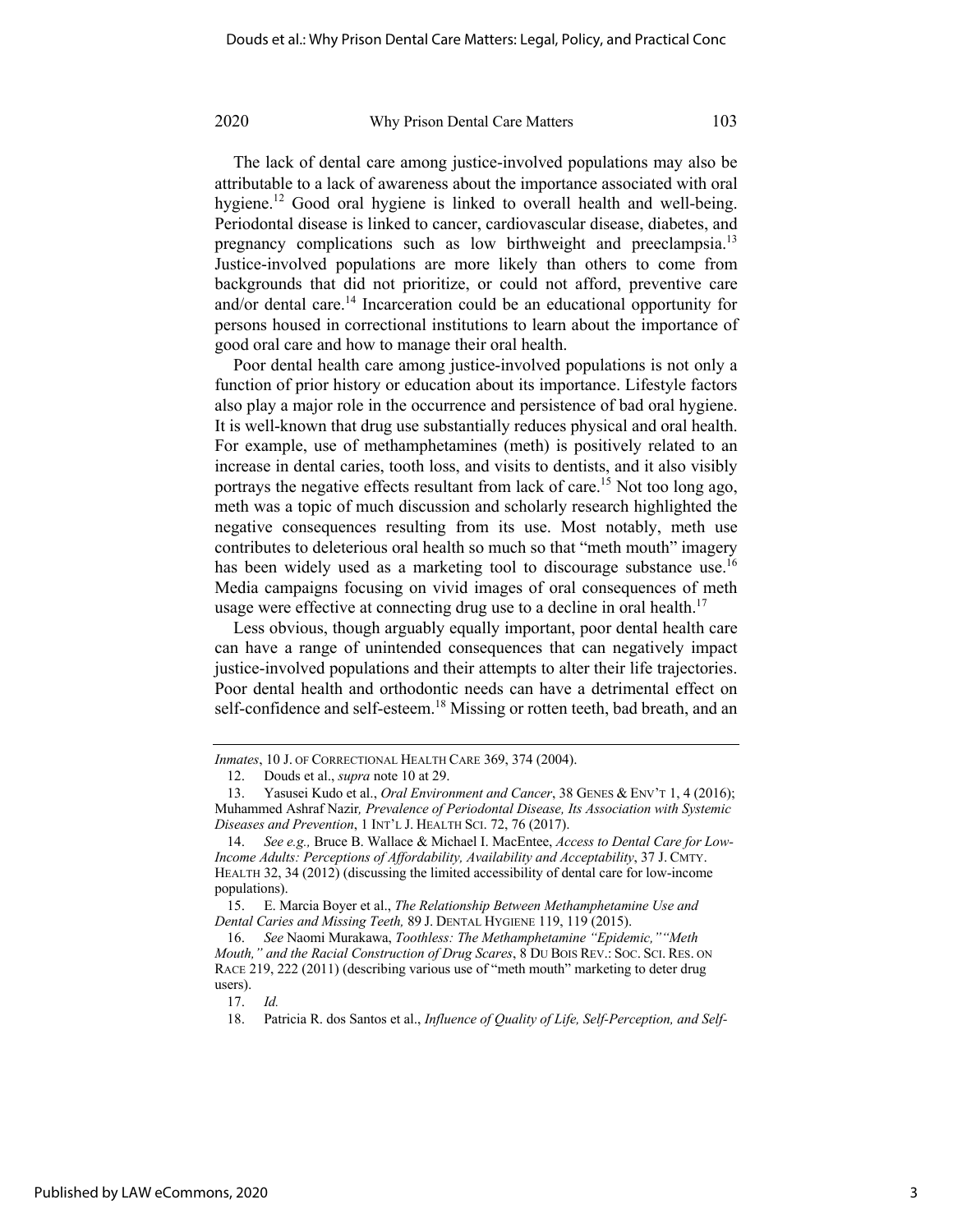unkempt smile negatively impact how people feel about themselves.<sup>19</sup> It can also influence how they engage with others as people may shy away from intimate, face-to-face conversations with someone whose teeth are unappealing.<sup>20</sup> These types of interactions can have adverse consequences on life chances when considering the importance of social interactions in several life domains. One prominent and important life aspect particularly relevant to formerly incarcerated persons is employment. There are a host of collateral consequences associated with spending time in a carceral facility. An added burden of poor oral health care before and during a carceral stay can magnify an already difficult situation facing persons who have recently been released to the community and were essentially out of the workforce for a period of time.

Research involving a group of men recently released from a state correctional facility highlights the importance of confidence to be gained by having clean, straight teeth.<sup>21</sup> Men who received proper dental care, often at the hands of generous benefactors, immensely and positively benefited by the confidence they garnered from oral health care.<sup>22</sup> Examples of such betterment included securing employment and becoming married.<sup>23</sup> Other scholars have found similar psychosocial benefits and costs associated with dental care among justice-involved populations.<sup>24</sup>

Those in charge of prison policy also bear some responsibility for problems with dental care in carceral settings. Research and policy discussions about prison health often emphasize medical care, and deemphasize dental care.<sup>25</sup> Thus, legislatures and personnel in prisons often neglect dental care in comprehensive health care planning for prisoners.

Given the significance of dental health to prisoners' potential reintegration into society, what are the parameters of correctional institutions' responsibilities for inmates' oral health? Moreover, what *should* prison and correctional entities be doing to improve prisoners' oral health and, relatedly,

25. *See* Elizabeth A. Mertz, *The Dental-Medical Divide*, 35 HEALTH AFF. 2168, 2168 (2016) (discussing the slow reform in addressing and discussing dental care in prison health).

*Esteem on Orthodontic Treatment Need,* 151 AM.J. ORTHODONTICS & DENTOFACIAL ORTHOPEDICS 143, 143 (2017); Puneet Kaur et al., *Impact of Dental Disorders and its Influence on Self Esteem Levels Among Adolescents*, 11 J. CLINICAL & DIAGNOSTIC RES. 5, 5 (2017).

<sup>19.</sup> Puneet Kaur et al., *Impact of Dental Disorders and its Influence on Self Esteem Levels Among Adolescents*, 11 J. CLINICAL & DIAGNOSTIC RES. 5, 5 (2017).

<sup>20.</sup> *Id.* at 7.

<sup>21.</sup> Douds et al., *supra* note 10 at 25.

<sup>22.</sup> *Id.* at 31.

<sup>23.</sup> *Id.* at 31–32.

<sup>24.</sup> Danelle Albright et al., *Reducing Barriers to Re-Entry: Assessing the Implementation and Impact of a Pilot Dental Repair Program for Parolees*, Univ. N.M. 29, 49 (2011); Dominique Moran, *Prisoner Reintegration and the Stigma of Prison Time Inscribed on the Body*, 14 PUNISHMENT & SOC'Y 564, 575–76 (2012).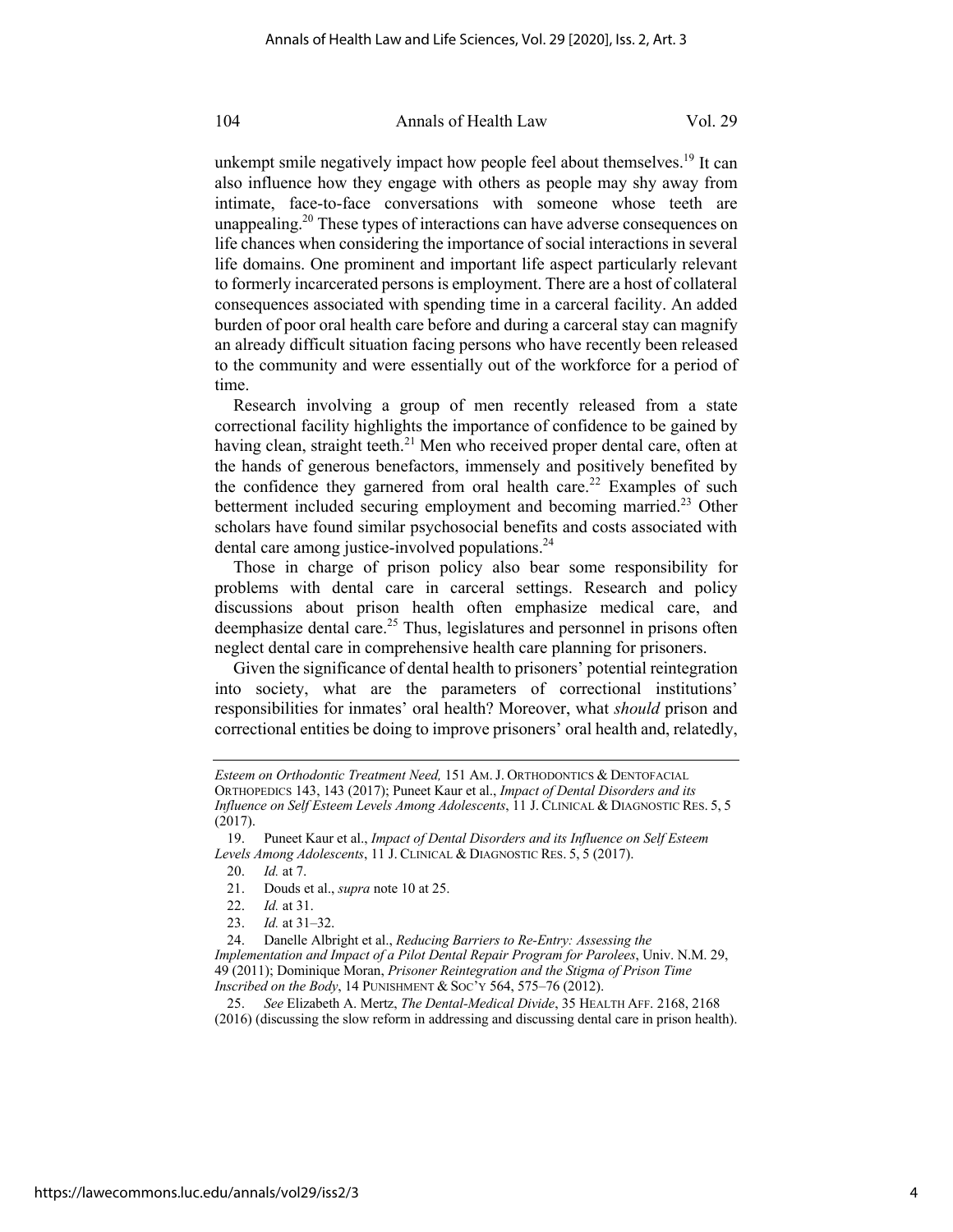their long-term likelihood of success in society? Part II addresses these questions by describing current law on prison dental care and the minimum level of care the law allows (or requires) from dental care providers in correctional settings.

#### PART II: PRISON DENTAL CARE LAW

Persons, such as prison guards and prison health care providers, who operate "under color of state law" cannot act with "deliberate indifference" to inmates' knowable, identifiable, and sufficiently serious medical and dental conditions.26 *Estelle v. Gamble* and its progeny establish that "deliberate indifference to serious medical needs<sup>27</sup> of prisoners constitutes the 'unnecessary and wanton infliction of pain' . . . proscribed by the Eighth Amendment."<sup>28</sup> This is true whether the indifference is manifested by prison doctors in their response to the prisoner's needs, or by prison personnel intentionally denying or delaying access to medical care, or prison personnel intentionally interfering with treatment once prescribed.<sup>29</sup> *Flanory v. Bon* and *Hoptowit v. Ray* made it clear that prison dental care is subject to the same "deliberate indifference" standard as other forms of health care in prison settings.<sup>30</sup>

The *Estelle*/*Bon/Hoptowit* inquiry on the constitutionality of prison dental care practices, as developed through extensive caselaw, requires a threepronged analysis of (a) whether an inmate's dental condition is sufficiently serious to warrant scrutiny; (b) whether, objectively, the correctional personnel in charge of the inmate knew or should have known about the serious dental condition; and (c) whether, subjectively, the correctional personnel were "deliberately indifferent" to the seriousness of the condition and the need for treatment of it.<sup>31</sup> Negligence is not sufficient to satisfy the third prong.<sup>32</sup> To prevail on these kinds of claims, plaintiffs must establish that prison dental care providers (or those tasked with arranging for dental

<sup>26.</sup> Estelle v. Gamble, 429 U.S. 97, 103 (1976); Flanory v. Bonn, 604 F.3d 249, 253 (6th Cir. 2010); Hoptowit v. Ray, 682 F.2d 1237, 1253 (9th Cir. 1982).

<sup>27.</sup> *See Hoptowit*, 682 F.2d at 1253. (illustrating 'medical needs' include dental needs).

<sup>28.</sup> *See Gamble,* 429 U.S. at 104. (quoting Gregg v. Georgia, 428 U.S. 153 (1976)).

<sup>29.</sup> *See generally* McGowan v. Hulick, 612 F.3d 636, 640–41 (7th Cir. 2010);

Hartsfield v. Colburn, 371 F.3d 454, 457 (8th Cir. 2004); Farrow v. West, 320 F.3d 1235, 1247 (11th Cir. 2003); Harrison v. Barkley, 219 F.3d 132, 137–38 (2d Cir. 2000); Chance v. Armstrong, 143 F.3d 698, 700–02 (2d Cir. 1998); Dean v. Coughlin, 623 F. Supp. 392, 405 (S.D.N.Y. 1985); Heitman v. Gabriel, 524 F. Supp. 622, 627 (W.D. Mo. 1981); (supporting that denying or delaying medical care, including dental care, may constitute deliberate indifference).

<sup>30.</sup> *Flanory*, 604 F.3d at 1253; *Hoptowit*, 682 F.2d at 1253.

<sup>31.</sup> *Gamble,* 429 U.S. at 103.

<sup>32.</sup> Farmer v. Brennan, 511 U.S. 825, 825 (1994).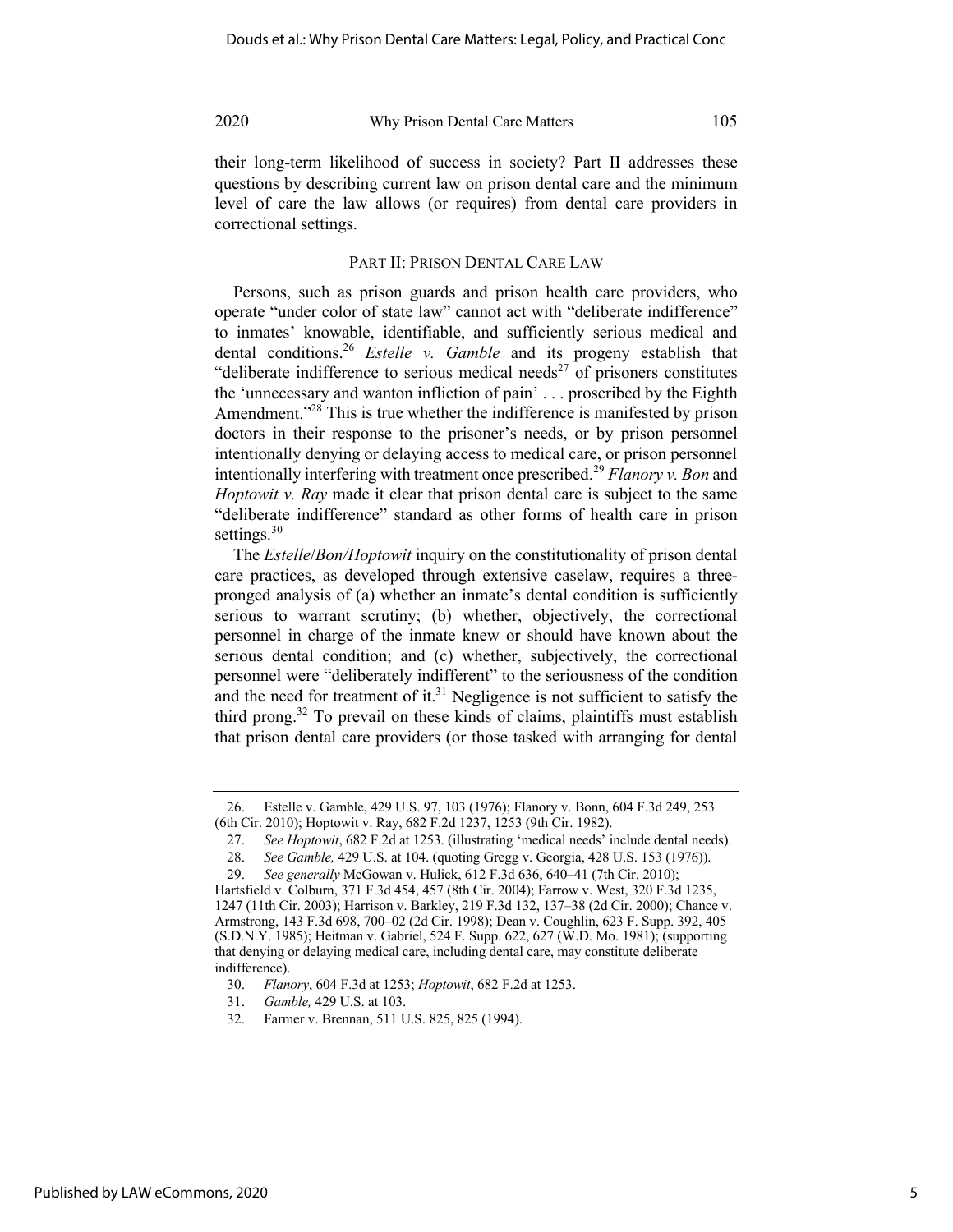care) acted willfully, wantonly, or intentionally.<sup>33</sup> This is a high burden of proof, but one that has nonetheless yielded a substantial body of law on prison dental care. The *Estelle*/*Bon/Hoptowit* inquiry has existed for decades. To provide fresh insights and clarifications, the following provides a step-bystep analysis of each prong based upon cases decided within the past five years.<sup>34</sup>

*Sufficiently serious dental condition*. Plaintiffs seeking relief through the courts must establish that they have, or had, a dental condition that is/was serious enough to trigger Eighth Amendment analysis.<sup>35</sup> Historically, "seriousness" has been established either by the nature of the underlying dental condition and/or by whether a delay in treatment or intentional mistreatment exacerbated circumstances and caused the condition to become serious.<sup>36</sup> Seriousness is necessarily a fact-specific standard, and several illustrative cases provide some sense of what is sufficiently serious to trigger constitutional scrutiny. For example, many courts have held that failing to ameliorate inmates' acute oral pain that arises from dental problems constitutes unconstitutional conduct.<sup>37</sup> Sustained pain, likewise, is almost always a sufficiently serious dental condition to warrant review.<sup>38</sup> On the other hand, cases that do not involve allegations of acute or sustained pain usually fail to meet the sufficiency test.<sup>39</sup> For example, failure to provide "routine" dental care such as cleanings, glue removal, or filling of cavities that are not painful may not be sufficiently serious misconduct.<sup>40</sup>

<sup>33.</sup> *Gamble*, 429 U.S. at 10; *see e.g.,* Sepulveda v. UMass Corr. Health Care, 160 F. Supp. 3d 371, 386 (D. Mass. Feb. 5, 2016) (finding that negligent delay in filing a cavity did not rise to the level of deliberate indifference, however a two-month delay in delivery of pain medication did constitute deliberate indifference); *see also* Formica v. Aylor, No. 7:14-cv-00449, 2016 WL 4524233, at \*7 (W.D. Va. Aug. 26, 2017) (stating a two-week delay in treatment of non-emergency dental problem was not willful).

<sup>34.</sup> This discussion does not examine administrative prerequisites to these kinds of cases, such as requirements set forth in the Prison Litigation Reform Act, 42 U.S.C. § 1997e, and issues concerning exhaustion of remedies. Boyce v. Ill. Dep't of Corr., No. 16-1710, 661 Fed. Appx. 441 (7th Cir. 2016); Fletcher v. Corizon Health Servs., No. 1:14-cv-00532-BLW, 2016 WL 7007481 (D. Idaho Nov. 29, 2016).

<sup>35.</sup> Salahuddin v. Goord, 467 F.3d 263, 280 (2d Cir. 2006).

<sup>36.</sup> *Id.* at 280 (citing Smith v. Carpenter, 316 F.3d 178, 185–186 (2d Cir. 2003)).

<sup>37.</sup> *See* e.g., Chance v. Armstrong, 143 F.3d 698, 700–02 (2d Cir. 1998) (holding that plaintiff's Eight Amendment claim survived a motion to dismiss where he "alleged that, as the result of the defendants' actions, he suffered extreme pain, his teeth deteriorated, and he [had] been unable to eat properly.")

<sup>38.</sup> Hartsfield v. Colburn, 371 F.3d 454, 457 (8th Cir. 2004); Farrow v. West, 320 F.3d 1235, 1244–45 (11th Cir. 2003).

<sup>39.</sup> Walker v. Akridge, No. 1:15-cv-28-WTH-GRJ, 2018 WL 3245013, at \*11 (N.D. Fl. Feb. 26, 2018).

<sup>40.</sup> *See generally id.* at \*6; Jones v. Strow, No. 19-cv-4013-MMM, 2019 WL 5580945, at \*3 (C.D. Ill. Oct. 29, 2019); Malloy v. Peters, No. 16-16374, 753 Fed. Appx. 737 (11th Cir. 2018); *See also* Szemple v. U. of Med. & Dentistry of N.J., No. 10-00258 (JMV) (JBC), 2017 WL 4538929, at \*10 (D.N.J. Oct. 11, 2017) (holding that a dentist who testified that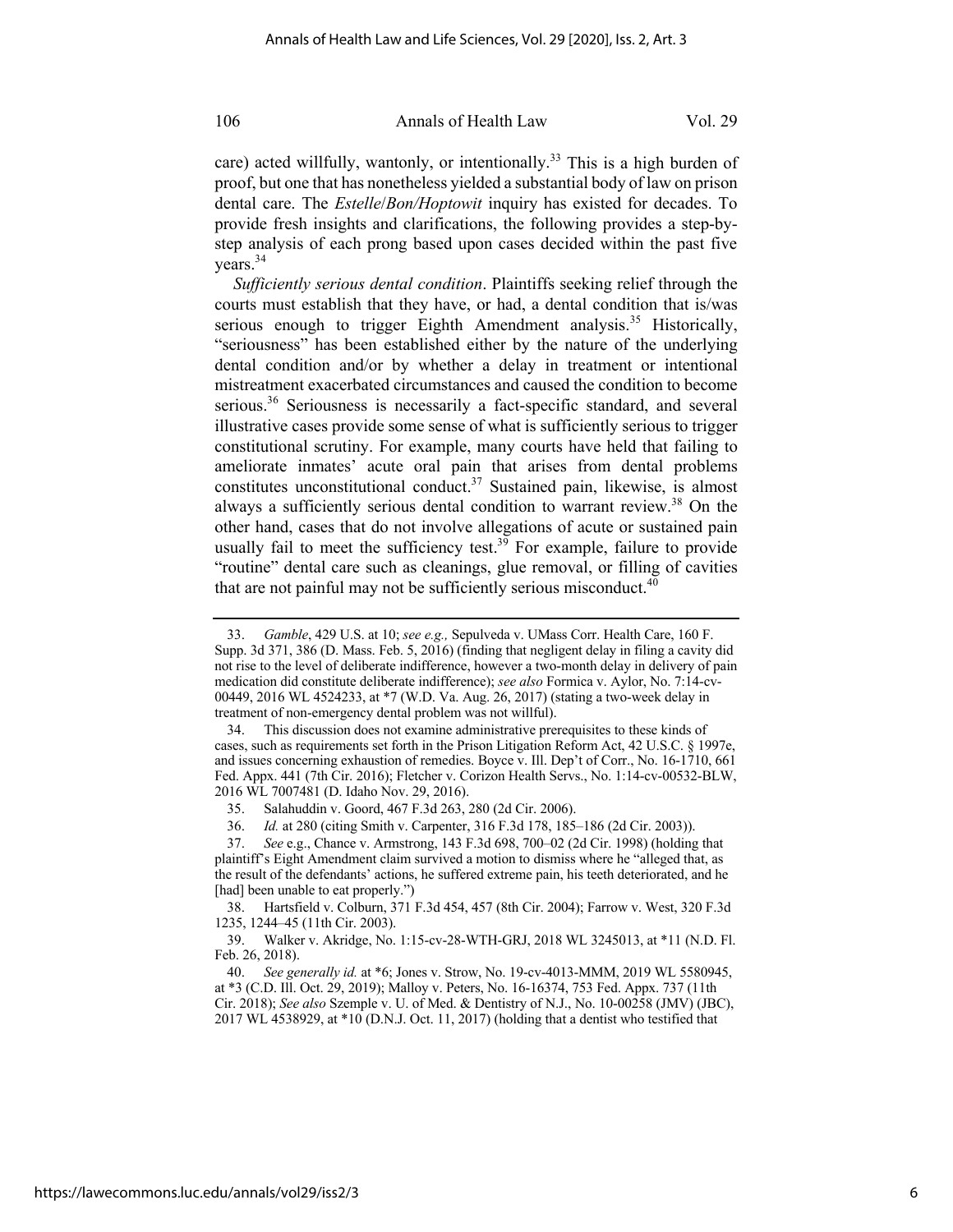Sufficient seriousness also may arise from systemic or programmatic failures, such as failing to provide toothpaste to inmates for an extended period of time;<sup>41</sup> failing to provide timely dental cleanings or screenings; or having an "extraction only" or "pull and pay" policy.<sup>42</sup> having an "extraction only" or "pull and pay" policy.<sup>42</sup>

Interestingly, there is not consensus on whether actual injury is required for a condition to be considered "serious." Some courts seem to require that an actual, permanent injury occurred<sup>43</sup> or that the condition manifest in significant pain.<sup>44</sup> Other courts take a more traditional approach, inquiring whether the alleged condition creates "an excessive risk to an inmate's health or safety<sup>345</sup> or "substantial risk of damage to his future health."<sup>46</sup>

From a policy perspective, it is almost impossible to develop exhaustive guidance on what conditions trigger prison personnel's duty to respond. But it can be surmised from these current cases and prior, similar research<sup>47</sup> that conditions involving pain, conditions that could entail secondary medical problems, and conditions that prevent inmates from eating<sup>48</sup> should be treated. Part III provides more thorough discussion of best practices and policy recommendations.

*Objective knowledge of the condition and of the need for treatment.* The second step of the *Estelle/Bon/Hoptowit* inquiry asks whether correctional personnel "knew or should have known"<sup>49</sup> about the serious dental condition. Because this standard has been developed under the common law, it is

her practice fell below the standard of care should not be granted summary judgement).

<sup>41.</sup> Board v. Farnham, 394 F.3d 469, 483 (7th Cir. 2005); *but see* Bailey v. Batista, No. CV-16-22-GF-BMM-JTJ, 2017 WL 3189887, at \*2 (D. Mont. July 27, 2017) (holding no valid claim for Eight Amendment right to humane conditions of confinement exists for insufficient amounts of toothpaste where some was being provided).

<sup>42.</sup> Tuduj v. Newbold, No. 15-cv-01294-NJR, 2016 WL 3916965, at \*2 (S.D. Ill. July 20, 2016); *but see* McDowell v. Pfister, No. 13-C-3375, 2017 WL 359199, at \*4 (N.D. Ill. Jan. 23, 2017) (finding policy of "no root canals" is not unconstitutional); ANNE S. DOUDS & EILEEN M. AHLIN, RETHINKING AMERICAN CORRECTIONAL POLICY: COMMON SENSE CHOICES FROM UNCOMMON VOICES 117 (Routledge, 2017).

<sup>43.</sup> *Szemple*, 2017 WL 4538929, at \*7.

<sup>44.</sup> Estelle v. Gamble, 429 U.S. 97, 104 (1976).

<sup>45.</sup> Burrell v. Green, No. 17-0439, 2017 WL 2691976, at \*4 (E.D. Pa. Nov. 28, 2017).

<sup>46.</sup> *Id.*; *see also* Johnson v. Lombardi, No. 2:16-cv-04129-NKL, 2016 WL 6542859, at \*2 (W.D. Mo. Nov. 3, 2016) (denying a motion to dismiss in light of "unnecessary and in bad faith rescheduled or delayed dental appointments" and extractions that were "more painful than necessary").

<sup>47.</sup> *See, e.g.,* Anne S. Doud & Eileen M. Ahlin. *Do NCCHC Dental Standards Have Any Teeth*?, 22 J. CORRECTIONAL HEALTH CARE 180, 182–83, 186 (2016) (analyzing standards that apply to dental care for inmates from twenty-two cases).

<sup>48.</sup> *See* Edwards v. Clark, No. CV 316-019, 2018 WL 232465, at \*5 (S.D. Ga. May 22, 2018) (deciding defendant dentist was not entitled to summary judgement against claims brought by plaintiff inmate who had no teeth was refused dentures after continual pain and weight loss from inability to consume food because his gums were continuously sore and swollen).

<sup>49.</sup> Flanory v. Bonn, 604 F.3d 249, 253 (6th Cir. 2010).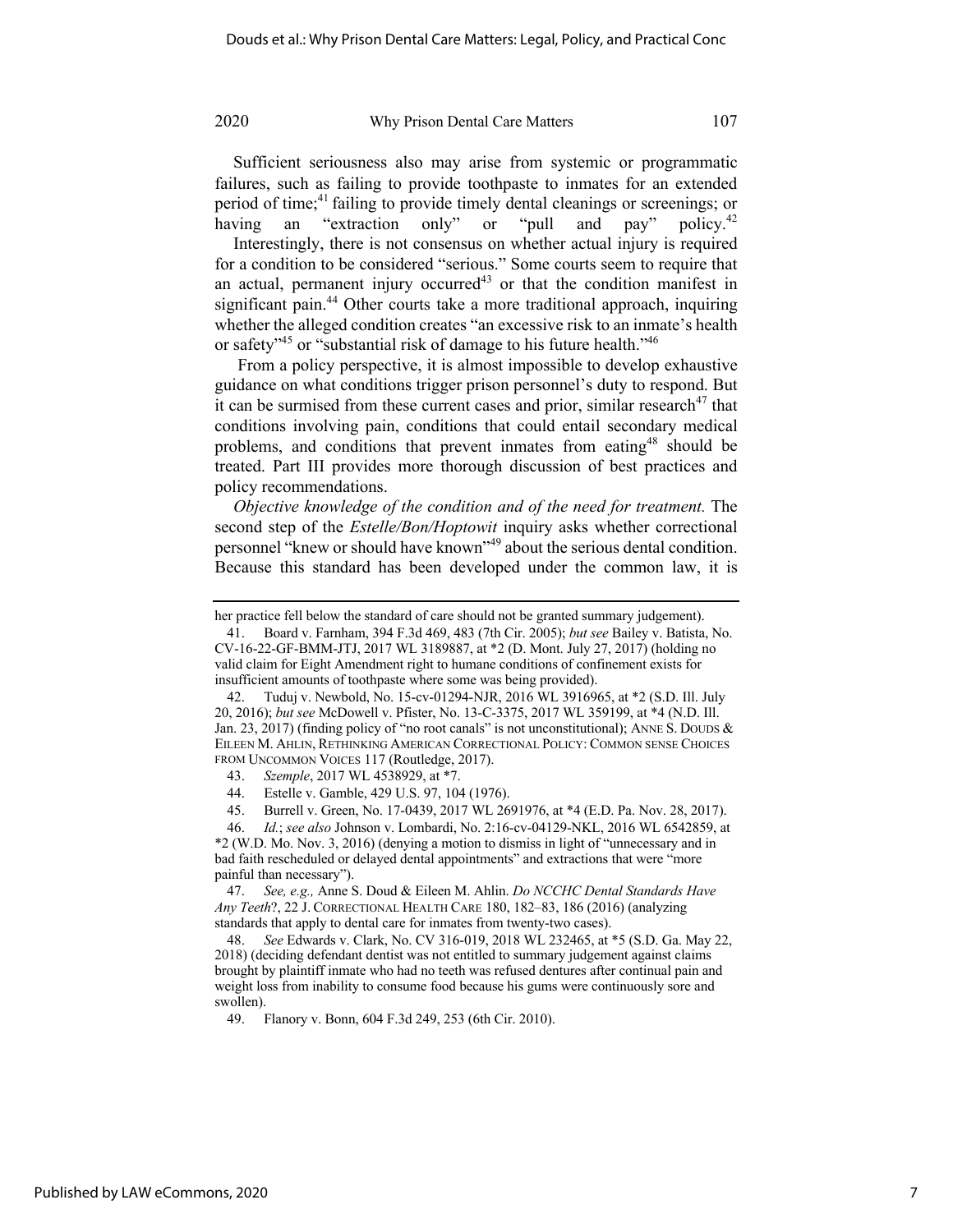necessarily a fact-specific standard and must be gleaned from the robust body of cases that define its parameters. Actual knowledge is almost always sufficient to meet this prong; if a correctional staffer or a person who provides health care actually knew that an incarcerated person was not receiving necessary dental care and was suffering as a consequence, this step in the analysis is satisfied. $50$  But the standard becomes confusing at times by the "should have known" element, which may suggest a negligence standard in cases involving private parties.<sup>51</sup> With correctional health care claims against persons employed "under color of state law," negligence has never been enough to satisfy the "deliberate indifference" element.<sup>52</sup> Modern cases concur.<sup>53</sup> It is not always clear when actual knowledge exists versus whether the obviousness of the condition is such that constructive knowledge should be imputed to the actor. Only actions that are deliberate, intentional, or constructively intentional are prohibited in prison dental care cases.<sup>54</sup> The objective element of this inquiry thus bleeds into the subjective element, discussed below.

*Subjective, deliberate indifference to the need for treatment*. If the court finds that the first two prongs are satisfied, then the third step of analysis under *Estelle/Bon/Hoptowit* asks whether, subjectively, the correctional personnel were deliberately indifferent to that serious dental condition.<sup>55</sup> "Deliberate indifference" has become the catch-all heuristic device for referencing the rule announced in *Estelle v. Gamble*, but it is actually the third stage of more comprehensive analysis.<sup>56</sup> It also requires consideration of

<sup>50.</sup> *See id*. (noting in order to establish deliberate indifference (an easier standard to meet than actual knowledge) to a serious medical need it must be shown that the person: (1) was subjectively aware of a serious risk of harm and (2) disregarded that risk (3) by following a course of action which constituted more than mere negligence).

<sup>51.</sup> Farmer v. Brennan, 511 U.S. 825,, 836 (1994).

<sup>52.</sup> *See id.* at 835 (stating that "deliberate indifference describes a state of mind more blameworthy than negligence").

<sup>53.</sup> *See* Elias v. Navasartian, No. 1:15-cv-01567-JLO-GSA-PC, 2017 WL 1806739, at \*2 (E.D. Ca. May 5, 2017) (writing that "negligence is insufficient to establish a constitutional deprivation under the Eighth Amendment"); *see also* Venable v. Stainer, No. 1:16-cv-00589-AWI-GSA-PC, 2018 WL1335548, at \*4 (E.D. Ca. Mar. 15, 2018) (writing that "an Eighth Amendment claim may not be premised on even gross negligence by a physician"); *see also* Payne v. Sevier Cty., No. 3:41-CV-346-PLR-CCS, 2016 WL552351, at \*4 (E.D. Tenn. Feb. 10, 2016) (writing that "deliberate indifference requires more than mere negligence"); *see also* Powell v. Marlais, No. 14-cv-05308-JST, 2016 WL5462443, at \*8 (N.D. Ca. Sept. 29, 2016) (writing that "mere negligence, or even gross negligence, is not enough").

<sup>54.</sup> *See* Talbert v. Corr. Dental Assocs., No. 16-1408, 2017 WL 3255140, at \*2 (E.D. Pa. July 31, 2017) (noting "deliberate indifference. . .requires obduracy and wantonness. . .which has been likened to conduct that includes recklessness or a conscious disregard of serious risk").

<sup>55.</sup> Flanory, 604 F.3d 249, 253 (6th Cir. 2010).

<sup>56.</sup> *Gamble*, 429 U.S. 97, 103, 104 (1976).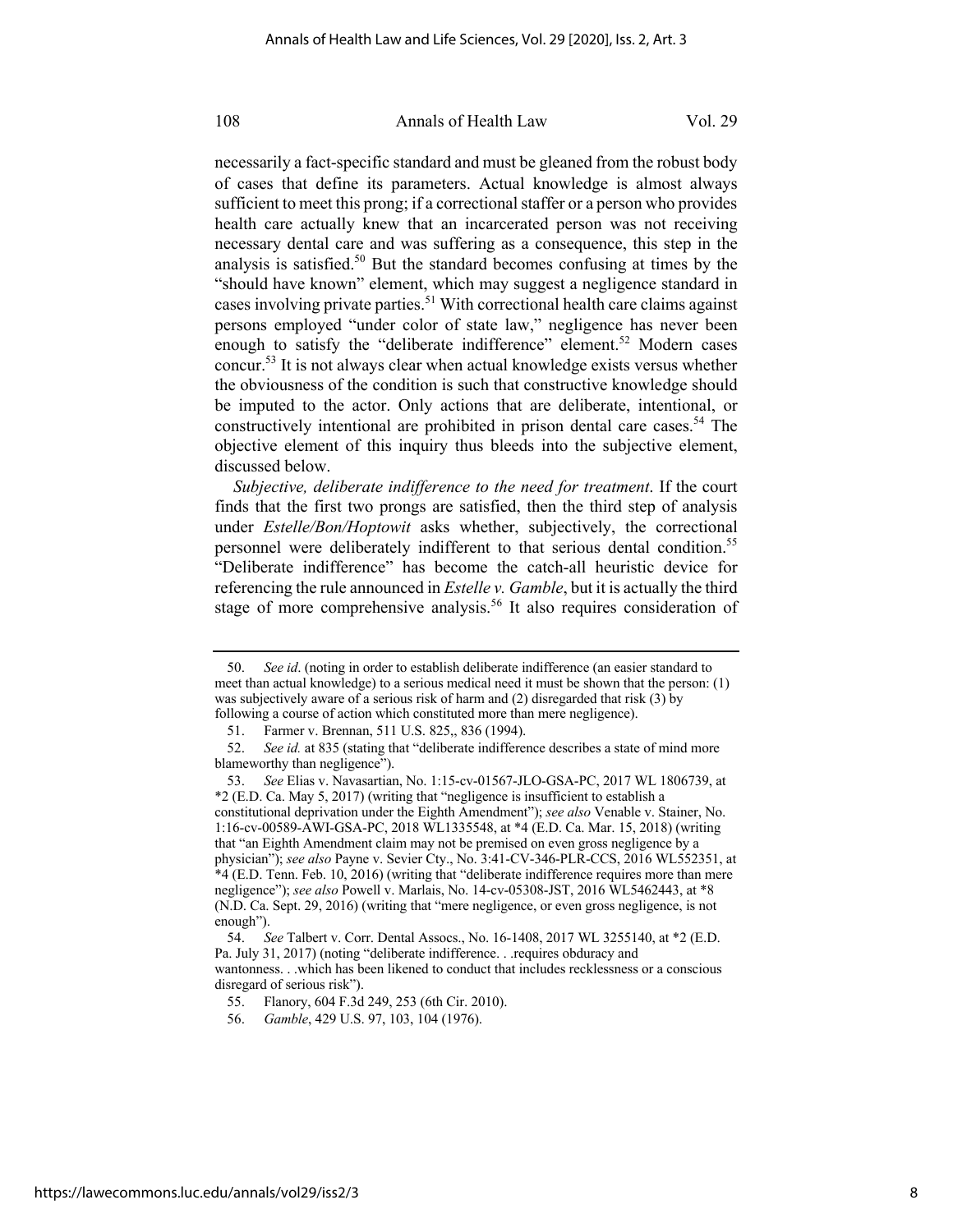intent, either actual or constructive. As noted above, an intentional refusal to provide dental care would obviously meet this third prong. However, conduct that unintentionally, but recklessly, caused injury might also meet this third prong. For example, delay in response or treatment may rise to the level of subjective, deliberate indifference where the delay is lengthy or avoidable.<sup>57</sup> However, personnel will not be held liable where delays in treatment are due to circumstances beyond their control and/or where delays arose in part from inmates' malingering or other conduct.<sup>58</sup> Moreover, the delay must rise above the level of mere negligence so as to be egregious, willful, or wanton.<sup>59</sup>

Much of the caselaw on prison dental care focuses on timeliness of treatment, as discussed above. Excessive delays, particularly when an inmate is experiencing pain, generally will support claims under the *Estelle/Bon/Hoptowit* standard.<sup>60</sup> On the other hand, choice in treatment, or claims for better or different treatment, rarely are successful.<sup>61</sup> Inmates do not have the right to their preferred form of treatment so long as the treatment provided was clinically responsive and minimally adequate.<sup>62</sup> They also do

59. *See e.g.,* Sepulveda v. UMass Corr. Health Care, 160 F. Supp. 3d 371, 386 (D. Mass. Feb. 5, 2016) (finding that negligent delay in filling a cavity did not rise to the level of deliberate indifference, however a two-month delay in delivery of pain medication did constitute deliberate indifference); *see also* Formica v. Aylor, No. 7:14-cv-00449, 2016 WL 4524233, at \*7 (W.D. Va. Aug. 26, 2017) (stating a two-week delay in treatment of nonemergency dental problem was not willful).

60. *See, e.g.,* Long v. Mohr, No. 2:15-cv-01616, 2016 WL 1222410, at \*3 (S.D. Ohio Mar. 29, 2016) (holding a one-year delay in treatment was sufficient to support a § 1983 claim); *see also* Sherron v. Corr. Care Director, No. 1:15-cv-852, 2016 WL 6069183, at \*4 (M.D.N.C. Oct. 17, 2016) (holding that repeated delays in plaintiff receiving dental care resulting in continuous pain survived a motion to dismiss); Johnson v. Lombardi, No. 2:16 cv-04129-NKL, 2016 WL 6542859, at \*1 (W.D. Mo. Nov. 3, 2016) (holding that rescheduled and delayed appointment resulting in unnecessary pain was sufficient under the Estelle/Bon/Hoptowit standard); Dent v. Burrell, No. 3:16-cv-1263-NJR, 2016 WL 6947980, at \*5 (S.D. Ill. Nov. 28, 2016) (holding that a delayed extraction may be a valid claim).

61. Littek v. Clark, No. 7:16-cv-00072, 2016 WL 5328119, at \*1 (W.D. Va. May 5, 2016) (denying preliminary injunction for allegation of failing to provide treatment).

62. *See* Talbert v. Corr. Dental Assocs., No. 16-1408, 2017 WL 3255140, at \*2 (E.D. Pa. July 31, 2017) (holding there is no right to anesthesia despite fear of needles); Weatherspoon v. Bien, No. 1:14-cv-734, 2016 WL11475276, at \*7 (W.D. Mich. Feb. 2, 2016) (stating that an inmate's claim for "different" care "falls far short of supporting an Eighth Amendment claim"); Allen v. Asselmeier, No. 15-cv-334-MJR-DGW, 2016 WL 183321, at \*2 (S.D. Ill. Jan. 15, 2016) (holding there is no right to tooth reconstruction rather than extraction); Ciaprazi v. Jacobson, 13-civ-4813, 2016 WL 4619267, at \*4 (S.D.N.Y.

<sup>57.</sup> *See* Brooks v. Colo. Dep't of Corr., No. 16-1469, 715 Fed. Appx. 814, 822 (10th Cir. 2017) (reasoning a seven-month delay in needed dental care may support claim for deliberate indifference).

<sup>58.</sup> *See* Ramirez v. Sanchez, No. 15-cv-4787, 2018 WL 2118199, at \*11 (N.D. Ill. May 8, 2018) (writing that "Plaintiff must demonstrate that each defendant personally participated in or caused the unconstitutional actions"); *see also* Burns v. East Baton Rouge Parish Prison, No. 14-0245-JWD-EWD, 2017 WL 4214143, at \*4 (M.D. La. Sept. 6, 2017) (holding deliberate indifference is not met when the plaintiff failed to "respond when his name was called out at sick call").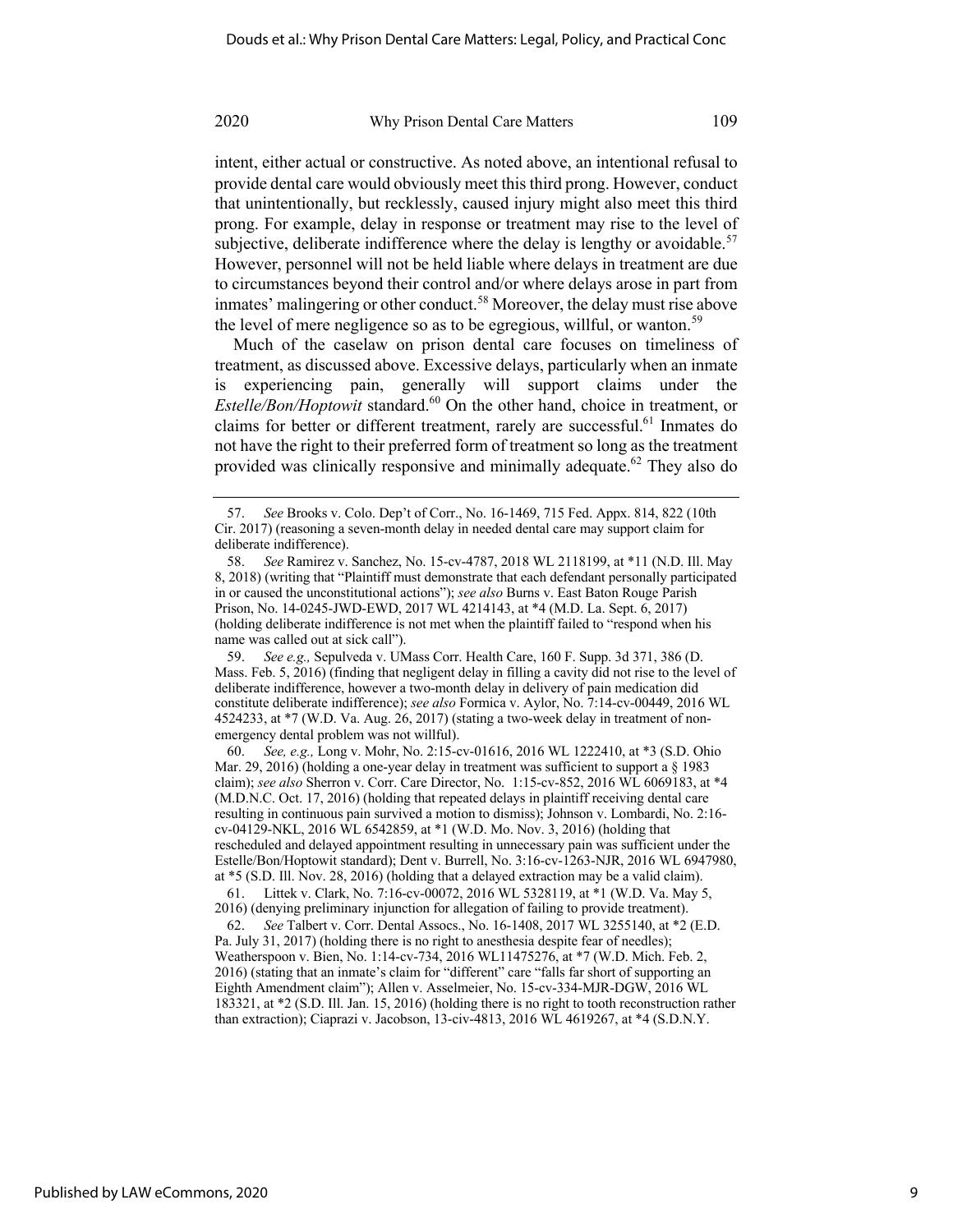not have a right to alternative treatment where similar outcomes likely would result. $63$ 

*Relationship between government actor and injured person*. Finally, there is no respondeat superior liability for these types of cases, and plaintiffs must establish that identifiable defendants had "personal involvement" in the alleged mistreatment.<sup>64</sup> Claims against government actors will not be sustained unless the prison personnel's relationship to the deliberately indifferent conduct is proximate to the aggrieved conduct.<sup>65</sup> There must be a nexus between government actors' actions (or lack thereof), and the inmates' injuries.<sup>66</sup> This nexus requirement, or proximity requirement means that treatment providers may be liable, and so may be non-clinicians who administratively process grievances.<sup>67</sup> This final requirement may be a subset of the objective and subjective elements described above, but it is worth separate analysis because of the express rejection of respondeat superior liability in these cases. The second and third steps of this inquiry require ascertainable knowledge of the condition and willful disregard of it; thus, government actors within an administrative system or in a chain of command cannot be held liable unless it is readily determinable that they actually knew about the dental problem and willfully failed to respond to it.<sup>68</sup> This, by definition, means that actors distanced from the problem by subordinates or other actors over whom they have supervisory authority, essentially are shielded from legal responsibility.<sup>69</sup> Similarly, non-clinician correctional personnel who deny or delay access to dental treatment in reasonable reliance upon clinicians' recommendations may not be found to have the requisite subjective intent.<sup>70</sup> Finally, and perhaps not surprisingly given the nexus

Sept. 6, 2016) (holding that only offering an extraction was not a violation of the Eighth Amendment).

<sup>63.</sup> Lake v. Wexford Health Sources, 848 F.3d 797, 798 (7th Cir. 2017).

<sup>64.</sup> *Sepulveda*, 160 F.Supp. 3d at 394; *see also Ciaprazi*, 2016 WL4619267, at \*4 (noting commissioner was not personally involved in inmate's dental care); *see also* Ramirez v. Frauenheim, No. 1:15-cv-01931-BAM-PC, 2016 WL5930416, at \*3 (N.D. Ill. Oct. 11, 2016) (noting supervisors cannot be liable "under the theory of respondeat superior"); *see also* Barber v. Wisconsin Dep't of Corr, No. 16-cv-339-JDP, 2016 WL 7235857, at \*1 (W.D. Wis. Dec. 14, 2016) (granting leave to amend to identify specific defendants); *see also* Ramirez v. Sanchez, No. 15-cv-4787, 2018 WL 2118199, at \*7 (N.D. Ill. May 8, 2018) (noting that defendants must have "personally participated in or caused the unconstitutional actions").

<sup>65.</sup> Burrell v. Green, No. 17-0439, 2017 WL 2691976, at \*4 (E.D. Pa. Nov. 28, 2017).

<sup>66</sup>*.* Sharma v. D'Silva*,* 157 F. Supp. 293, 301 (S.D.N.Y. 2016).

<sup>67.</sup> King v. Cox, No. 3:16-cv-00177-MMD-WGC, 2018 WL 4444058, at \*7 (D. Nev. May 25, 2018).

<sup>68.</sup> *Id.* at \*8.

<sup>69.</sup> Payne v. Sevier Cty., No. 3:41-CV-346-PLR-CCS, 2016 WL552351, at \*4 (E.D. Tenn. Feb. 16, 2016).

<sup>70.</sup> *Id.* at \*4–5.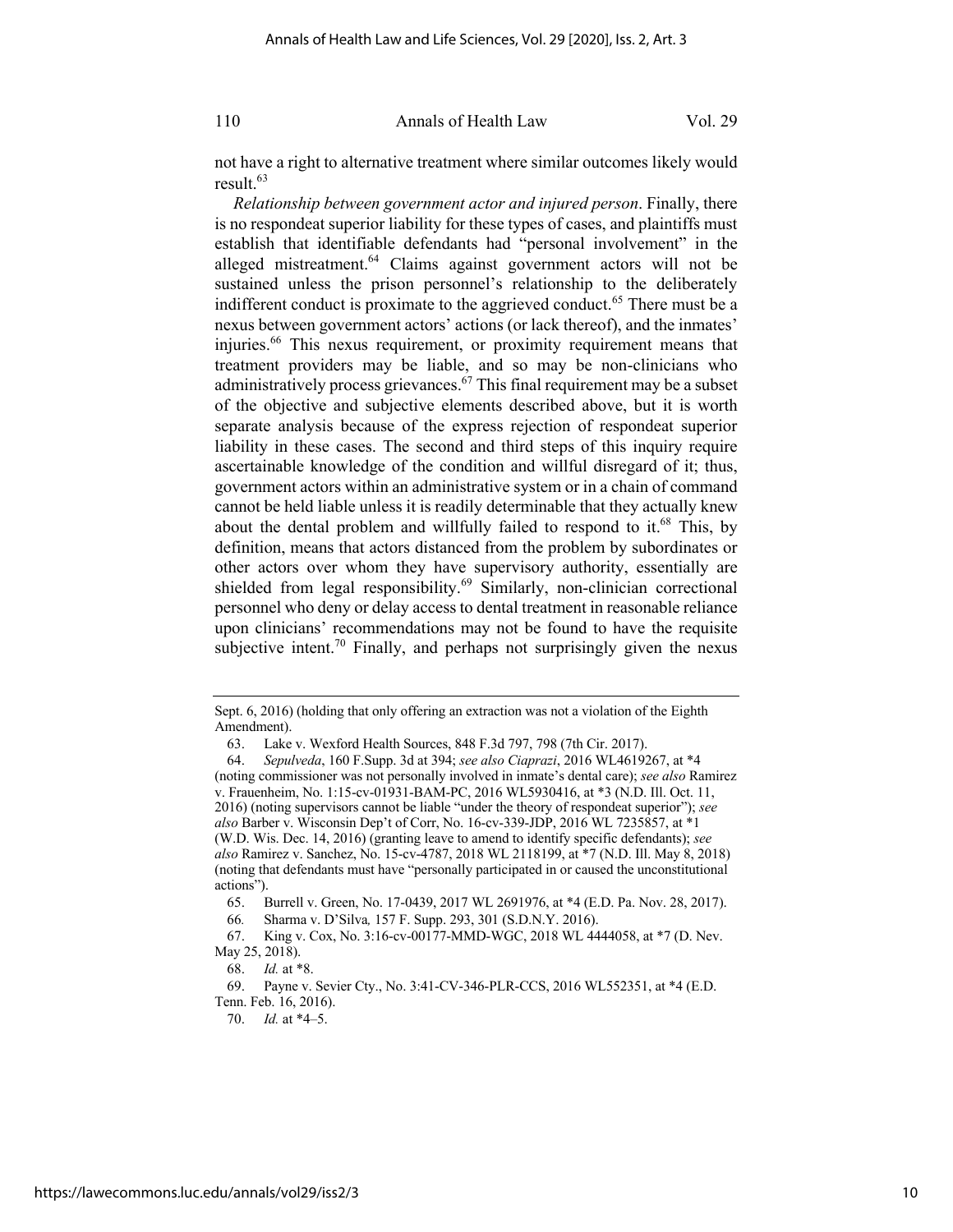requirement, facilities cannot be sued without including at least one living actor in the lawsuit who worked on behalf of that entity.<sup>71</sup>

Case law on prison dental care provides parameters for the bare minimum of dental care that prisons must provide.72 Presumably, policymakers seek to provide more than the bare minimum either as a matter of social justice, as a component of rehabilitation, or as a natural effort to aid reintegration. Perhaps for all three of these reasons and others, a standard of care is desirable. Part III examines formal policies, with particular attention paid the Federal Bureau of Prisons' 2016 revisions to its prison dental care policies. Part III also highlights some of the best and worst state-level policies as aspirational and cautionary tales. If the caselaw tells practitioners and policymakers what they cannot do under threat of legal liability, the following policies suggest what prisons can and should do to promote quality and appropriate prison dental care.

### PART III: POLICIES AND PROGRAMS TO PROMOTE BEST PRISON DENTAL CARE PRACTICES

Correctional institutions' mission is to "stabilize and maintain the inmate population's oral health."73 Consistent with case law, this succinct mission statement signals that correctional dental care should not necessarily be used to improve inmates' dental status or provide cosmetic or elective services.<sup>74</sup> Dental care should be "conservative," both fiscally and clinically.<sup>75</sup> Prison dental care practices are guided by the Federal Bureau of Prisons (BOP) policy that governs the federal prison system and provides guidance for state systems.<sup>76</sup> States have their own policies, usually maintained by their departments of corrections, and many jurisdictions also have local-level policies that set administrative and practical standards. All states appear to at least implicitly require that their dental services comply with American Dental Association (ADA), American Correctional Association (ACA), and Centers for Disease Control and Prevention (CDC) standards, and some states such as Montana expressly adopt these standards in their state-level

<sup>71.</sup> Miller v. Blue Ridge Reg'l Jail, No. 7:17-cv-00161, 2018, WL3341792, at \*4 (W.D. Va. July 6, 2018).

<sup>72.</sup> *See* Paul Wallin, *Prisoners Lose Right to Sue When Medical or Dental Needs are Denied (Peralta v. Dillard, 2014),* WALLIN & KLARICH*,* [https://www.wklaw.com/prisoners](https://www.wklaw.com/prisoners-lose-right-to-sue/)[lose-right-to-sue/](https://www.wklaw.com/prisoners-lose-right-to-sue/) (last visited Mar. 12, 2020) (discussing California state policy of required minimum of care).

<sup>73.</sup> FED. BUREAU OF PRISONS, U.S. DEPT. OF JUST., PROGRAM STATEMENT: DENTAL SERVICES 1 (2016) [hereinafter BOP PROGRAM STATEMENT: DENTAL SERVICES].

<sup>74.</sup> *Id.* at 16.

<sup>75.</sup> *Id.* at 1.

<sup>76.</sup> *Id.* at 3.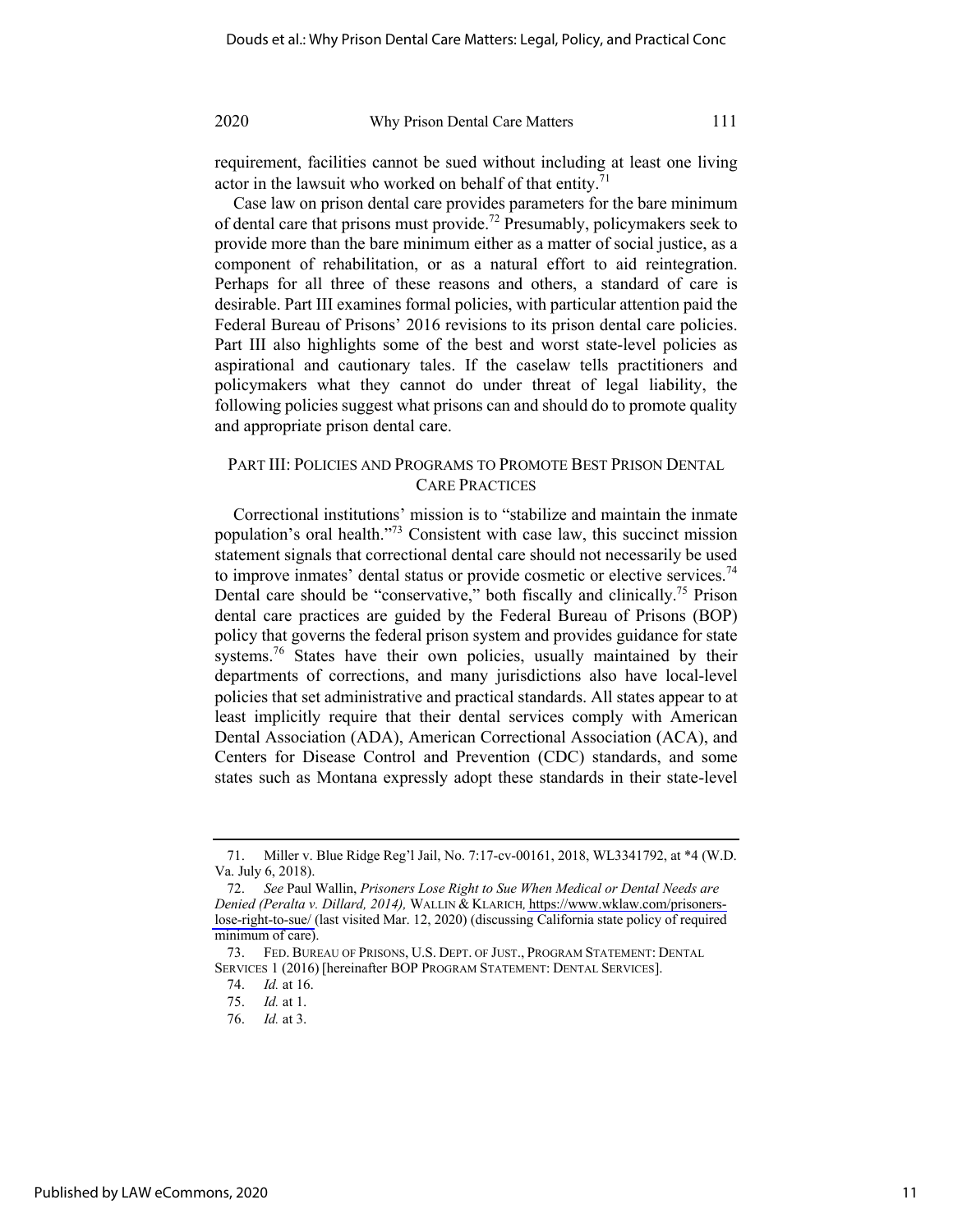policies.77

To ground the policy discussion, it is helpful to look at federal policy, which was updated significantly in 2016 by the BOP's amended Program Statement.<sup>78</sup> Revisions to BOP policy made several substantive changes as described below that bring recommended practices more in line with some of the realities revealed through litigation and field work.<sup>79</sup> These changes may improve inmate care, while others appear to provide *de jure* standards for what most practitioners knew were *de facto* norms, such as extended deadlines for when services such as initial screenings must be provided.<sup>80</sup> Some states maintain policies consistent with BOP's regulations; other states provide far more services than the BOP requires; and still other states appear to demand less from their dental programs. Examples of each are provided below. No two systems are identical, but the following provides examples of policies across the country illustrative of what have been deemed best (and worst) practices so as to provide policy guidance.

*Administration and Timing.* The 2016 BOP policy statement extends the mandatory time for an initial dental screening (upon admission to a correctional facility) from  $14$  to  $30$  days.<sup>81</sup> Colorado and other states also follow a 30-day rule for initial screenings, but other states such as Hawaii, North Carolina, and Ohio require at least an initial screening within seven days of admission to prison.<sup>82</sup> The changes also ease some other administrative burdens by eliminating requirements that facilities maintain local policies and procedure manuals or that they provide certain weekly, monthly, and quarterly reports.<sup>83</sup> The lengthier timelines acknowledge the difficulties of providing dental services on strict schedules in carceral settings where access to patients and clinician availability are adversely impacted by security protocols. Early care can set the stage for expectations of dental care, its importance, and the frequency that it will be administered during stays.<sup>84</sup>

<sup>77.</sup> STATE OF MONT. DEP'T OF CORR., POLICY DIRECTIVE: SUBJECT OFFENDER DENTAL SERVICES 2 (2018).

<sup>78.</sup> BOP PROGRAM STATEMENT: DENTAL SERVICES, *supra* note 73.

<sup>79.</sup> *Id.*

<sup>80.</sup> *Id.*

<sup>81.</sup> *Id.* at 2.

<sup>82.</sup> HAWAII DEP'T OF PUBLIC SAFETY, 10.1E.06, CORRECTIONS ADMINISTRATION POLICIES AND PROCEDURES: ORAL CARE (2018); STATE OF N.C DEP'T OF PUBLIC SAFETY, DIVISION OF ADULT CORR. AND JUV.JUSTICE, TX V-6, CARE AND TREATMENT OF OFFENDER-DENTAL SERVICES 1 (2014); Michael Rigby, *Reformed Dental Care Will Have Ohio Prisoners Smiling*, PRISON LEGAL NEWS (Nov. 15, 2007),

[https://www.prisonlegalnews.org/news/2007/nov/15/reformed-dental-care-will-have-ohio](https://www.prisonlegalnews.org/news/2007/nov/15/reformed-dental-care-will-have-ohio-prisoners-smiling/)[prisoners-smiling/](https://www.prisonlegalnews.org/news/2007/nov/15/reformed-dental-care-will-have-ohio-prisoners-smiling/)*.*

<sup>83.</sup> BOP PROGRAM STATEMENT: DENTAL SERVICES, *supra* note 73, at 1.

<sup>84.</sup> Imara de Almeida Castro Morosini et al., *Performance of Distant Diagnosis of Dental Caries by Teledentistry in Juvenile Offenders*, 20 TELEMEDICINE AND E-HEALTH 1, 1 (2014).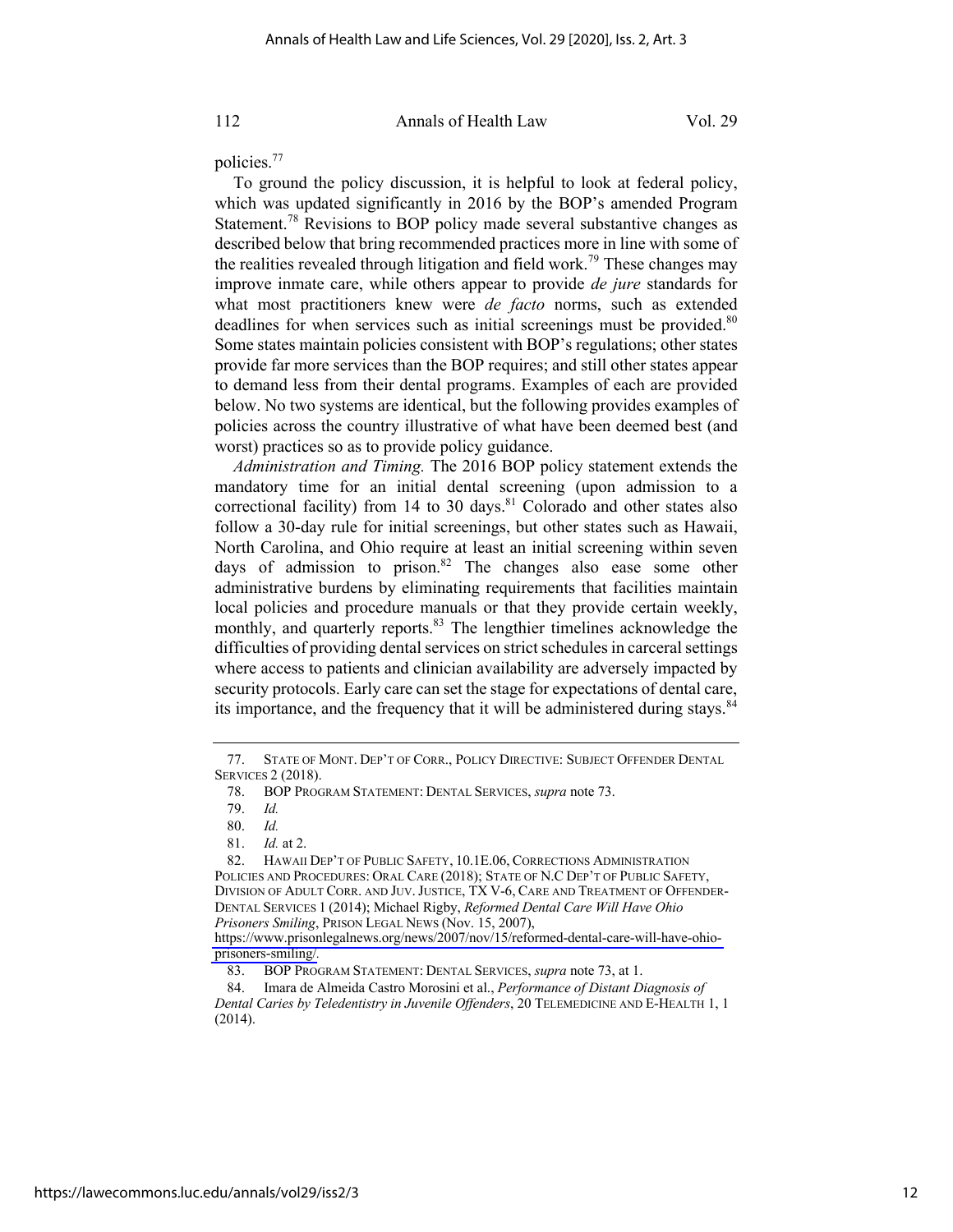By addressing dental care immediately, problems can be identified and triaged to handle more pressing needs first to minimize chances of protracted pain, suffering, and complications.

*Costs and Mandatory Payments.* Most states require that inmates remit a co-pay for dental services unless they are indigent. Illinois requires a \$2.00 co-pay that can be waived for indigent inmates who need medically necessary dental care.<sup>85</sup> Iowa generally requires a \$3.00 co-pay for dental services, and Mississippi charges \$6.00.<sup>86</sup> Alabama provides a broad range of health care regardless of whether the inmate can pay. Alabama prisons can charge a copay for dental care, but Alabama policy expressly states that "[n]o inmate shall be denied care because of a record of non-payment or current inability to pay for health services."<sup>87</sup> It should be noted, however, that Alabama's "policy on the books" may not reflect the "policy in action," and Alabama's prisons currently are the subject of federal civil rights investigations and a scathing report from the Southern Poverty Law Center.<sup>88</sup>

*Dentures.* Some of the more notable clinical changes under the 2016 BOP policy relate to delay and dentures. Inmates with sentences of more than three years have a right to dentures, and those with lesser sentences must be reviewed on a case-by-case basis.<sup>89</sup> Dentures present a relatively unique challenge constitutionally<sup>90</sup> and clinically. Some states have express denture policies. Alaska, for example, labels dentures a "category three" or "routine" need, and dentures are provided only if "medically necessary" as established by a medical clinician.<sup>91</sup> Inmates must pay a \$50 co-pay for dentures in Alaska.<sup>92</sup> Delaware has a five-level inquiry for prioritization of which inmates can receive dentures (after being incarcerated for at least sixth months in a specified type of facility) and conditions receipt upon inmates' personal oral hygiene.<sup>93</sup> Mississippi provides dentures and other prosthetics

<sup>85. 31</sup> Ill. Reg. 9845 (July 31, 2007).

<sup>86.</sup> STATE OF IOWA DEP'T OF CORR., POL'Y & PROC.: DENTAL SERVICES OVERVIEW HSP-1001 1 (2019) [hereinafter DENTAL SERVICES OVERVIEW]; MISS. DEP'T OF CORR., INMATE HANDBOOK 14 (2011) [hereinafter INMATE HANDBOOK].

<sup>87.</sup> STATE OF ALA. DEP'T OF CORR., POLICY NO. 703: INMATE COPAYMENT FOR HEALTH SERVICES 1 (2013).

<sup>88</sup>*. Cruel Confinement: Abuse, Discrimination and Death Within Alabama's Prisons Special Report*, SOUTHERN LAW POVERTY CTR. (June 5, 2014), [https://www.splcenter.org/20140604/cruel-confinement-abuse-discrimination-and-death](https://www.splcenter.org/20140604/cruel-confinement-abuse-discrimination-and-death-within-alabamas-prisons)[within-alabamas-prisons.](https://www.splcenter.org/20140604/cruel-confinement-abuse-discrimination-and-death-within-alabamas-prisons) 

<sup>89.</sup> BOP PROGRAM STATEMENT: DENTAL SERVICES, *supra* note 73, at 2.

<sup>90.</sup> Anne S. Douds & Eileen M. Ahlin, *Do NCCHC Dental Standards Have Any Teeth?*, 22 J. CORRECTIONAL HEALTH CARE 180, 180 (2016).

<sup>91.</sup> STATE OF ALASKA DEP'T OF CORR., POLICY NO. 807.12: DENTAL SCOPE OF SERVICES 4 (2018).

<sup>92.</sup> *Id.*

<sup>93.</sup> STATE OF DEL. DEP'T OF CORR., POLICY NO. E-06: ORAL CARE 5-6 (2019).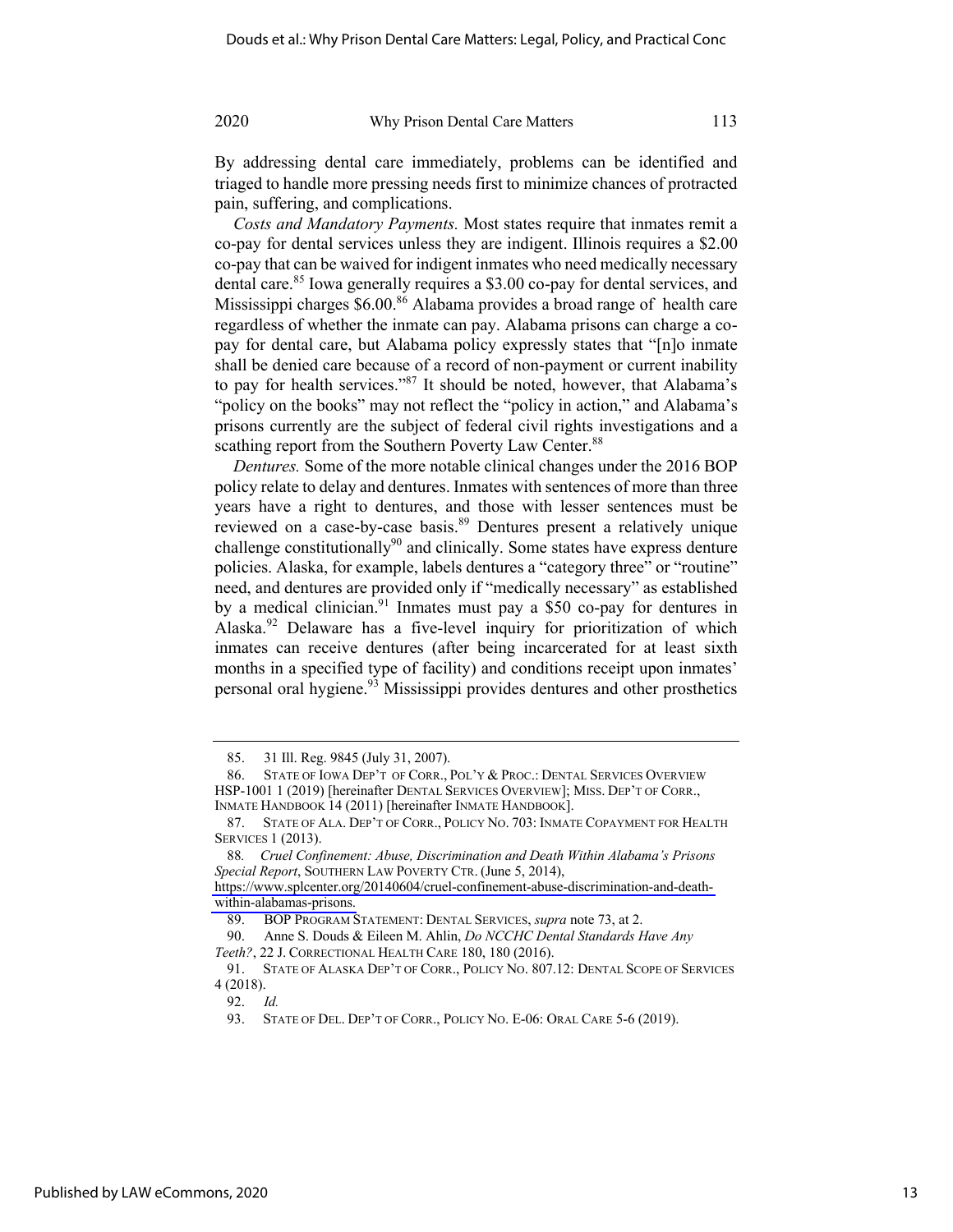when medically necessary. $94$  For some cases, dentures may seem superfluous though there are additional benefits beyond the obvious aesthetics. Persons with a full set of teeth are able to enjoy a wider breadth of food options including nutritious fresh fruits and vegetables, and animal-based protein items that are often inaccessible when oral functions are compromised.<sup>95</sup> A soft food diet for persons with few or no teeth may also impact self-esteem as they are reminded of their dental status with each meal.

*Education and Training*. The BOP 2016 policy promotes inmate education and self-advocacy. All inmates must be given a handbook during intake that explains "dental clinic hours of operation, access to care (sick call protocol and national dental routine waiting list), method to request continued care when transferring, inmate co-pay policy, availability of commissary items, and any applicable local dental policies."<sup>96</sup> Hawaii and other states also provide for inmate education on best oral hygiene practices as a matter of state policy.<sup>97</sup> Virginia has perhaps the most comprehensive state-level education policy and states:

Oral Health Education A. Personal oral hygiene is an individual responsibility and an essential component in maintaining good dental and general health. B. As health providers, dental staff are responsible for the recognition, diagnosis, and documentation of oral diseases, and for providing the information necessary for self-care and prevention. C. Areas of information should include the following: 1. Offender education: an elementary understanding of the relationship of dental plaque and oral health. a. It is important that the offender is aware of their personal responsibility in maintaining good oral hygiene and that successful continuation of treatment will be dependent upon the offender's practice of good oral hygiene habits. b. Offenders are required to demonstrate that they are practicing adequate and proper oral hygiene prior to the delivery of routine dental care. c. The treating dentist may discontinue routine care at any time when it becomes apparent that the offender is not practicing proper oral hygiene. 2.Brushing: technique, type of brush, how often 3. Flossing: technique, type of floss, how often 4. Diet and nutrition: relationship of plaque formation and dental pathology to the intake of simple carbohydrates and the frequency of intake, and the importance of a balanced diet high in fruits and vegetables.<sup>98</sup>

Oklahoma also has fairly robust policy guidance on inmate oral health

<sup>94.</sup> INMATE HANDBOOK, *supra* note 86, at Chapter IV.

<sup>95.</sup> *Eating Without Teeth or Dentures—What You Need to Know*, 1ST FAMILY DENTAL (Jun. 28, 2017), [https://blog.1stfamilydental.com/eating-without-teeth-or-dentures/.](https://blog.1stfamilydental.com/eating-without-teeth-or-dentures/)

<sup>96.</sup> BOP PROGRAM STATEMENT: DENTAL SERVICES, *supra* note 73, at 5.

<sup>97.</sup> HAW. DEP'T OF PUBLIC SAFETY, POLICY NO. 10.1E.06: CORRECTIONS

ADMINISTRATION POLICIES AND PROCEDURES: ORAL CARE 3 (2018)

<sup>98.</sup> VA. DEP'T OF CORR., POLICY NO. 720.6: HEALTH SERVICES OPERATING PROCEDURE: DENTAL SERVICES 4 (2019).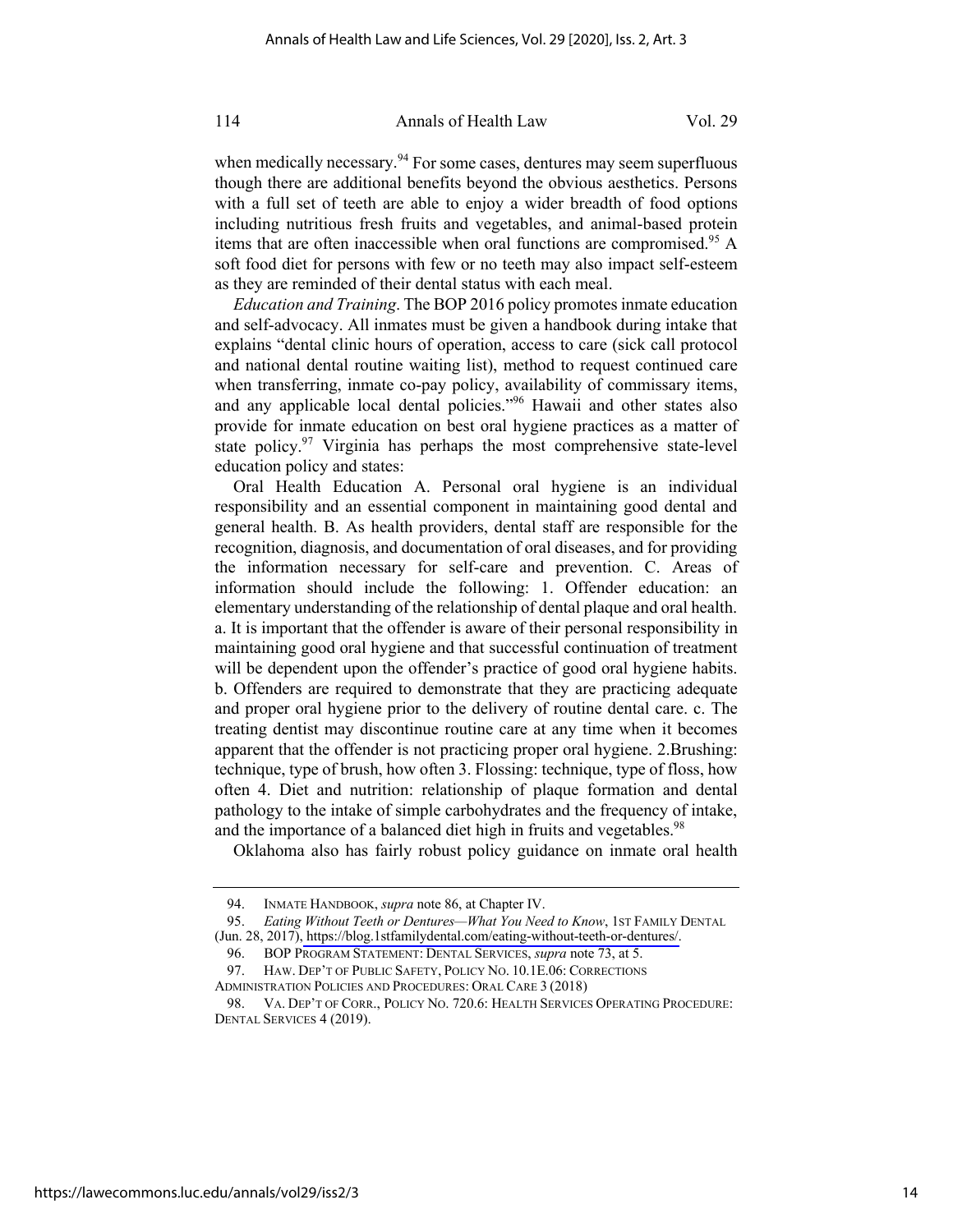education.<sup>99</sup> Pennsylvania mandates that all inmates receive information about "dental hygiene items available from the Commissary" and "oral hygiene educational materials", and instructs inmates to "brush three times each day with a soft toothbrush and a toothpaste approved by the American Dental Association (ADA); floss daily [][get] proper nutrition; and avoid[] tobacco products."<sup>100</sup> Education and training is an easy and economical fix to the ongoing issues related to dental care among persons who are incarcerated. Materials to support these efforts can be emailed to eliminate paper waste and costs, online trainings and information dissemination may be feasible within institutions with greater technological infrastructure, and at a bare minimum inmate and correctional officer handbooks could be supplemented with essential pamphlet literature to encourage oral hygiene.

*Electronic Medical Records*. The BOP policy requires that facilities move to electronic medical records (EMRs), which imposes a substantial one-time cost but appears to be designed to reduce paperwork burdens and increase efficiency.<sup>101</sup> Patient waitlists and dental records all should be moved to EMRs per BOP and many states' policies.<sup>102</sup> Wisconsin policy requires use of Dentrix software.<sup>103</sup> It is hypothesized, that EMRs increase efficiency, decrease clinical and administrative errors, decrease delays in screening and treatment, and facilitate some of the innovations described in Part IV.<sup>104</sup> If used across state institutions, EMRs can facilitate inmate transfers and continuity of care when changes in institutional location or classification occur.105 EMRs would reduce the need to physically transfer medical/dental records.106

*Extraction Versus Repair and Preservation.* The BOP does not have an official "extraction only" policy<sup>107</sup> Consistent with federal caselaw, decisions about extraction versus restoration are left to clinicians' discretion.<sup>108</sup> Some state prisons still follow "extraction only" policies, pursuant to which they

102. *Id*. at 663.

105. *Id.* at 545–46.

106. *Id.*

<sup>99.</sup> OKLA. DEP'T OF CORR., POLICY NO. OP-140124: DENTAL SERVICES 1 (2019).

<sup>100.</sup> PA. DEP'T OF CORR., POLICY NO. 13.2.1: ACCESS TO HEALTH CARE PROCEDURES 4– 5 (2019).

<sup>101.</sup> Patricia Fontaine et al., *Systematic Review of Health Information Exchange in Primary Care Practices* 23 J. AM. BOARD FAM. MED., 655, 655–67 (2010).

<sup>103.</sup> DIV. OF ADULT INST. POL'Y & PROC., NO. 500.40.03 DENTAL RECORD KEEPING STANDARD FORMAT 2 (2019).

<sup>104.</sup> James Fricton & Hong Chen, *Using Teledentistry to Improve Access to Dental Care for the Underserved*, 53 DENTAL CLINICS 537, 537 (2009).

<sup>107. &</sup>quot;Extraction only" policies state that prison dental care providers cannot perform fillings or otherwise attempt o restore teeth. A tooth with a cavity or other damage must either be left in the mouth as it is or extracted.

<sup>108.</sup> MICH. DEP'T OF CORR. POL'Y DIRECTIVE, POLICY NO. 04.06.150: DENTAL SERVICES 2 (2018).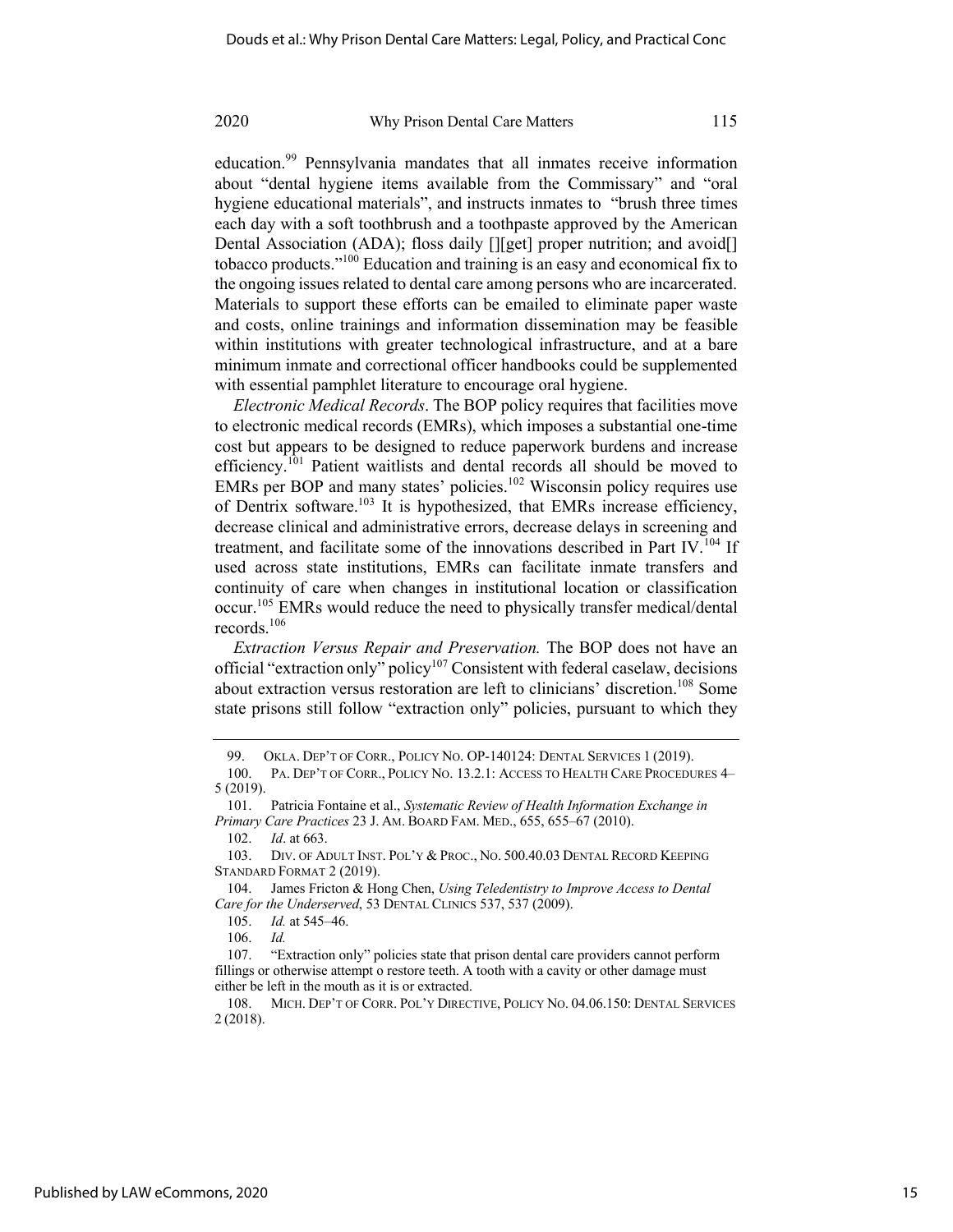will not fill, crown, or otherwise attempt to salvage teeth.<sup>109</sup> Other states, such as Arizona and Colorado, have protocols for prison dentistry, periodontics, and endodontics that describe a variety of recommended approaches to oral care other than extraction.<sup>110</sup> Delaware expressly disfavors extraction: "Whenever possible teeth will be restored with a restoration rather than extracted."<sup>111</sup> An extraction only policy is a substantial barrier to long-term dental care; it is irreversible and should be proceeded with caution. Persons who receive extractions will likely not be able to replace their tooth with an implant due to costs and lack of insurance. Saving teeth rather than pulling them is more humane and restorative to persons who are incarcerated.

*Fluoride.* A few states, including Hawaii and Montana, document that inmates have the right to fluoride treatments.<sup>112</sup> Fluoride is a prophylactic procedure that strengthens teeth and assists in the prevention of dental caries. <sup>113</sup> Inclusion of such minimally invasive preventative care is easy to implement with substantive long-term benefits. $114$ 

*Inmate-Clinician Ratios.* BOP 2016 staffing standards suggest that facilities have one dentist for every 1000 inmates.<sup>115</sup> California, which is under a judicially mandated Stipulation Agreement pursuant to a class action lawsuit about prison dental care, maintains a 1 to 2000 ratio of dental hygienists to inmates, and a 1 to  $600$  dentist to inmate ratio.<sup>116</sup>

*Orthodontics and Other Advanced Care*. States such as Delaware, Hawaii, and North Carolina provide orthodontic, prosthodontic, and endodontic care for inmates, while states such as Iowa and Michigan expressly prohibit orthodontic care during incarceration and others, such as Oklahoma, place tight restrictions on any of these more advanced forms of care.<sup>117</sup> Orthodontic

113. Domen Kanduti et al., *Fluoride: A Review of Use and Effects on Health*, 28 MATER SOCIOMED. 133, 133 (2016).

114. *See id.* at 136 (reporting brushing teeth twice a day with fluoride toothpaste prevents cavities).

<https://www.cdcr.ca.gov/dhcs/inmate-dental-services-program/>(last visited Mar. 10, 2020). 117. *See e.g.,* STATE OF IOWA DEP'T OF CORR. POLICIES & PROCEDURES, POLICY NO.

<sup>109.</sup> *See e.g., id.* (noting the Department will only provide minor oral surgery, including extraction of teeth beyond repair to offenders in correctional facilities).

<sup>110.</sup> RICHARD PRATT, ARIZ. DEP'T OF CORR.: DENTAL SERVICES TECHNICAL MANUAL 7 (2019); COLO. DEP'T OF CORR., REGULATION NO. 700-04: DENTAL SCOPE OF SERVICES 2 (2019).

<sup>111.</sup> STATE OF DEL. DEP'T OF CORR.,*supra* note 93, at 4.

<sup>112.</sup> STATE OF MONT. DEP'T OF CORR.,*supra* note 77, at 2.

<sup>115.</sup> BOP PROGRAM STATEMENT: DENTAL SERVICES,*supra* note 73, at 5.

<sup>116.</sup> S*ee* Perez v. Cate, 632 F.3d 553, 554 (9th Cir. 2011) (discussing a state inmate who filed a class action under the Prison Litigation Reform Act alleging that prison officials violated Eighth Amendment in their lack of provision of dental care); *Inmate Dental Services Program*, CAL. DEP'T OF CORR. & REHAB. SERVS.,

HSP-1001: DENTAL SERVICES OVERVIEW 5 (2016) (stating the initiation of orthodontic treatment is one of the services not provided by the IDOC); *see generally* STATE OF DEL. DEP'T OF CORR., *supra* note 93; HAW. DEP'T OF PUBLIC SAFETY, supra note 97; N.C. DEP'T OF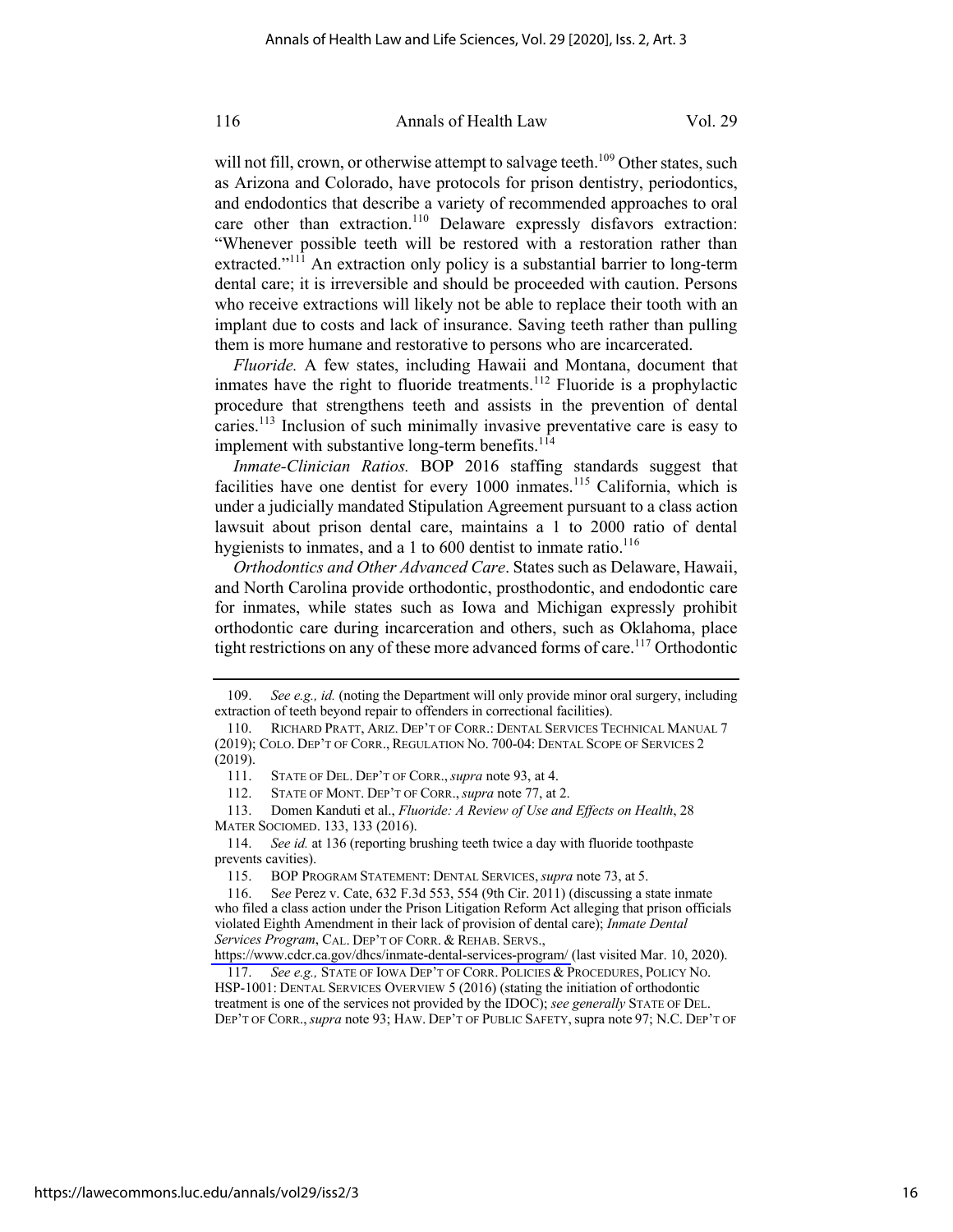and related dental care may not fit within current carceral budgets. If it is available in a limited capacity such advanced care should be prioritized for inmates with shorter sentences or nearing release to facilitate reentry efforts by improving self-presentation upon release.<sup>118</sup>

*Prioritization of Care.* BOP and most state policies establish categories of care, ranging from routine to emergency.<sup>119</sup> The names, number, and descriptions of these categories vary by jurisdiction, but most consistently describe routine care as either optional, limited to "eligible" inmates, $120$  or not required (but a few states such as Delaware create a right to a cleaning after six months of incarceration).<sup>121</sup> Most of these standards direct facilities to rely upon clinicians' professional opinions in classification of conditions, and most acknowledge that clinically identified emergencies must be handled immediately.<sup>122</sup> In between routine and emergencies, standards vary greatly, but BOP policy summarizes the prioritization process common to most prison systems as "[t]he replacement of teeth is a lower priority than relief of pain and treatment of active dental/oral disease and should be initiated only after all active disease has been treated and risk is managed."<sup>123</sup> Prophylactic care that may require an influx of costs when established, may reduce overall spending in the long-term by curbing the need for higher priced dental care due to lack of oral hygiene.<sup>124</sup>

*Professionals and Alternative Staffing.* All federal prisons have dental services available, and many employ dentists.<sup>125</sup> States such as California

PUB. SAFETY, supra note 119; MICH. DEP'T OF CORR. POL'Y DIRECTIVE, supra note 108; OKLA. DEP'T OF CORR., supra note 99.

<sup>118.</sup> *See* AMY SOLOMON ET AL., URBAN INST.JUSTICE POL'Y CTR., LIFE AFTER LOCKUP: IMPROVING REENTRY FROM JAIL TO THE COMMUNITY 21 (2008) (noting that people leave jail and often face challenges finding and maintaining employment because there is a lack of access to necessary medication, addiction treatment, and health care services).

<sup>119.</sup> N.C. DEP'T OF PUB. SAFETY, HEALTH SERVICES POLICY & PROCEDURE MANUAL 1 (May 2014); *see Correctional Managed Health Care Policy Manual: Dental Treatment Levels of Care*, TEX. DEP'T OF CORR.,

[https://www.tdcj.texas.gov/divisions/cmhc/cmhc\\_policy\\_manual.html](https://www.tdcj.texas.gov/divisions/cmhc/cmhc_policy_manual.html) (last visited Mar. 10, 2020) (describing patient-inmates' access to services from minor ailments requiring a sick call to more serious ailments requiring treatment services).

<sup>120.</sup> *See e.g*., OHIO DEP'T OF REHAB. & CORR., NO. 68-MED-12: DENTAL SERVICES 7–8 (2016) (stating categories vary from Emergency Care at Category 1 to Prosthodontic Care for inmates with a stay greater than three years at Category 4).

<sup>121.</sup> STATE OF DEL. DEP'T OF CORR.,*supra* note 93, at 4.

<sup>122.</sup> OHIO DEP'T OF REHAB. & CORR., *supra* note 120, at 3, 7.

<sup>123.</sup> BOP PROGRAM STATEMENT: DENTAL SERVICES,*supra* note 73, at 16.

<sup>124.</sup> *See Oral Health*, WORLD HEALTH ORG. (Sept. 24, 2018),

<https://www.who.int/news-room/fact-sheets/detail/oral-health>(noting that "dental treatment is costly, averaging 5 percent of total health expenditure and 20% of out-of-pocket health expenditure in most high-income countries" but that "long-term exposure to an optimal level of fluoride results in substantially lower incidence and prevalence of tooth decay across all ages").

<sup>125.</sup> *See* BOP PROGRAM STATEMENT: DENTAL SERVICES,*supra* note 73, at 5 (noting that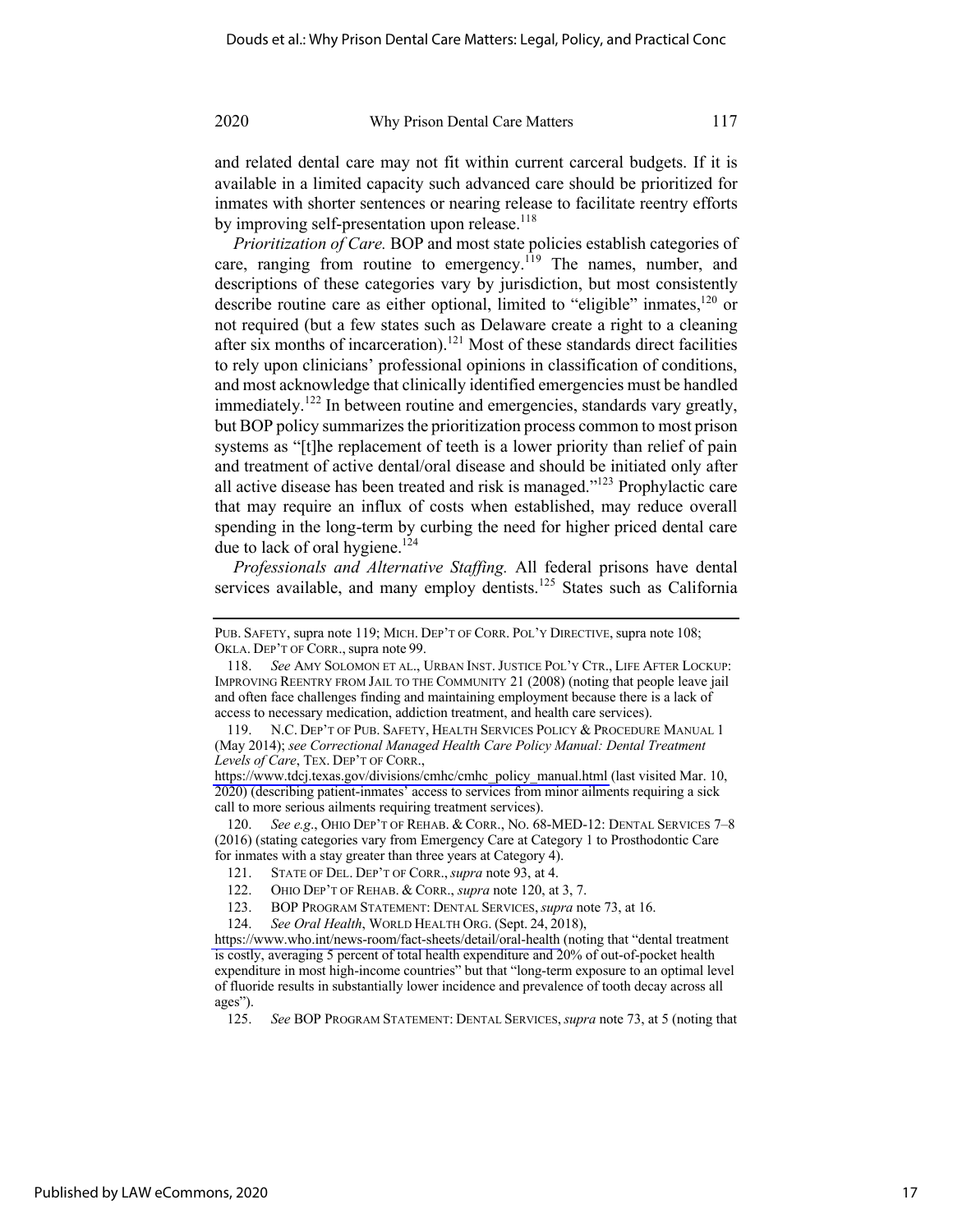have been experimenting with increasing the number of hygienists in order to reduce the necessary number of dentists and save money.<sup>126</sup> Some states allow interns from dental schools,<sup>127</sup> private professionals who work as contractors,128 and inmates who are qualified agents to help with dental care of other inmates.129 Such practices can broaden availability of care to reduce the provider to inmate ratio while being fiscally responsible and addressing dental care needs. It also offers a mutually beneficial opportunity providing steady work to dental students and other paraprofessionals; particularly in terms of tele-dentistry. Remote care through tele-dentistry would offer work for dental professionals while reducing time to access care and diagnostics.<sup>130</sup> Tele-dentistry would also buffer the consequences associated with dental care deserts where there is an absence of qualified providers in a region.<sup>131</sup> Prisons are often located in less populated rural regions with reduced access to care. $132$ 

However there are barriers to tele-dentistry. A report on California's efforts to expand telehealth care "identified multiple barriers to wider deployment of telehealth including confusing or contradictory definitions of telehealth, the uncertainty of payment for services, difficulties in developing and sustaining provider networks, the challenge of integrating technology among providers, and lack of training resources."<sup>133</sup>

While such endeavors as the ones outlined here are promising, it is equally important to educate professionals about correctional work to reduce stigma surrounding work with justice-involved populations. Dental professionals may express reluctance to work in a seemingly dangerous environment and receive the lower pay associated with public work, as opposed to private

130. Buddhika Senanayake et al., *Telemedicine in the Correctional Setting: A Scoping Review*, 24 J. TELEMEDICINE & TELECARE 669, 669–70 (2018).

[https://www.prisonpolicy.org/scans/huling\\_chapter.pdf.](https://www.prisonpolicy.org/scans/huling_chapter.pdf)

there are staffing guidelines for dental clinics at federal prisons and the Chief Dental Officers are responsible for ensuring dental care at each facility).

<sup>126.</sup> *Inmate Dental Services Program*, *supra* note 116*.*

<sup>127.</sup> *See* Fiorella Candamo et al., *Teaching Dental Students About Incarceration and Correctional Dentistry: Results from a National Survey*, 83 J. DENTAL EDUC. 299, 300 (Mar. 2018) (writing that 60% of the responding dental schools provided services to incarcerated populations).

<sup>128.</sup> *See e.g.,* BOP PROGRAM STATEMENT: DENTAL SERVICES,*supra* note 73, at 4 (local dentists may be used to ensure dental services)

<sup>129.</sup> *See e.g., id*. at 7 (discussing the inmate apprenticeship program).

<sup>131.</sup> *See Facts About Teledentistry*, AM. TELEDENTISTRY ASS'N,

<https://www.americanteledentistry.org/facts-about-teledentistry/>(last visited Mar. 11, 2020) (reporting that 20% of Americans live in rural areas that do not have access to a dentists).

<sup>132.</sup> *See generally* Tracy Huling, *Building A Prison Economy in Rural America*, in INVISIBLE PUNISHMENT: THE COLLATERAL CONSEQUENCES OF MASS IMPRISONMENT (Marc Mauer & Chesney-Lind, eds., The New Press) (2002),

<sup>133.</sup> Paul Glassman, et al., *Using Telehealth Technologies to Improve Oral Health for Vulnerable and Underserved Populations*, 40 J. CAL. DENTAL ASS'N 579, 583 (2012).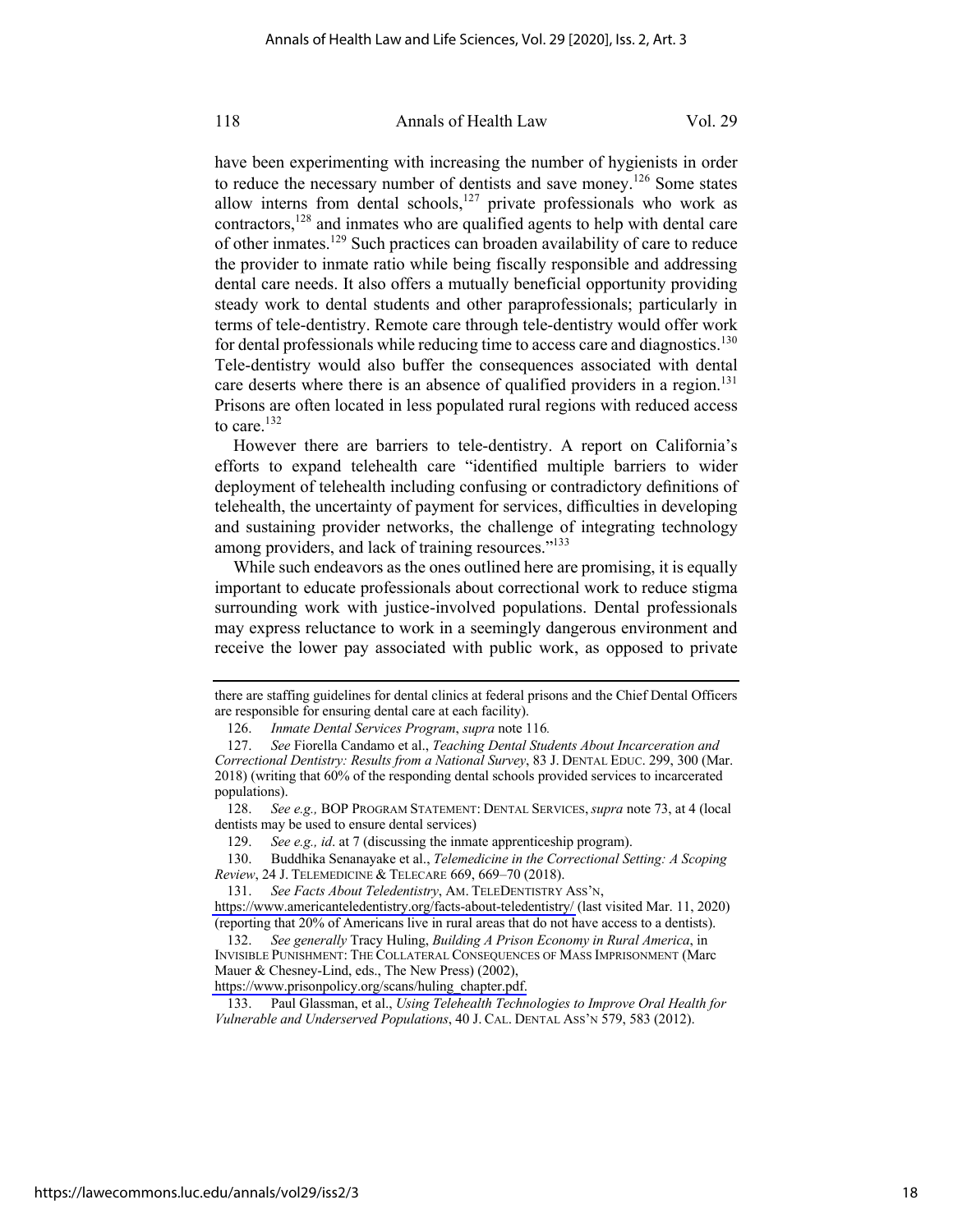practice.

#### PART IV. RECOMMENDATIONS AND NEW DEVELOPMENTS

As evidenced by the caselaw and policies described above, the overarching problem with prison dental care can be summarized with one word: delay. Delay in inmate reporting of problems.<sup>134</sup> Delay in securing an initial appointment.<sup>135</sup> Delay in diagnosis.<sup>136</sup> Delay in interim/temporary treatment.<sup>137</sup> Delay in remediation of chronic conditions.138 Delay in referrals.<sup>139</sup> Delay in routine care.<sup>140</sup> Delay in delivery of dental care supplies.<sup>141</sup> There has been a notable increase in the use of telemedicine in a variety of healthcare settings, and a recent systematic review indicates that prisons are beginning to take advantage of teleconferencing, tele-diagnostics, and tele-clinical observations.<sup>142</sup> There are innumerable ideas for how to improve prison dental care. But if there is one mantra that should pervade all planning it is this: reduce delay. Policies need to be developed that reduce delays in education, awareness, and self-care among inmates; to reduce delays in initial assessments and prophylaxis delivery; to reduce delays in emergency, urgent, routine, and preventive care; reduce delays in identifying qualified clinicians; and reduce delays in gathering data on all of these issues. As Makrides and colleagues suggest, strategic planning needs to occur that takes a holistic approach, not just to the prison dental care system, but also to include inmates, providers, and community partners.<sup>143</sup> The authors are developing a sequential intercept model for strategic planning of prison dental care.<sup>144</sup> In the meantime, however, they offer the following insights for guiding law and policy.

First, there remains a need to understand inmates' oral health needs more

<sup>134.</sup> Harrison v. Barkley*,* 219 F.3d 132, 137–38 (2d Cir. 2000); Chance v. Armstrong*,*143 F.3d 698, 700–02 (2d Cir. 1998); Dean v. Coughlin, 623 F. Supp. 392, 405 (S.D.N.Y. 1985); Heitman v. Gabriel*,* 524 F. Supp. 622, 627 (W.D. Mo. 1981); McGowan v. Hulick, 612 F.3d 636, 640–41 (7th Cir. 2010); Hartsfield v. Colburn, 371 F.3d 454, 457 (8th Cir. 2004); Farrow v. West, 320 F.3d 1235, 1235 (11th Cir. 2003).

<sup>135.</sup> *McGowan*, 612 F.3d at 640.

<sup>136.</sup> *Hartsfield*, 371 F.3d at 456.

<sup>137.</sup> *Farrow*, 320 F.3d at 1236.

<sup>138.</sup> *Chance,*143 F.3d at 702.

<sup>139.</sup> *McGowan*, 612 F.3d at 637.

<sup>140.</sup> *Dean v. Coughlin*, 623 F. Supp. at 405.

<sup>141.</sup> *Id.* at 396.

<sup>142.</sup> Senanayake et al., *supra* note 130, at 672–73.

<sup>143.</sup> Nicholas S. Makrides & Jay D. Shulman, *Editorial: The Oral Health Needs of the Incarcerated Population: Steps Toward Equal Access*, 107 AM.J. PUB. HEALTH S46, S47 (2017).

<sup>144.</sup> *Id*.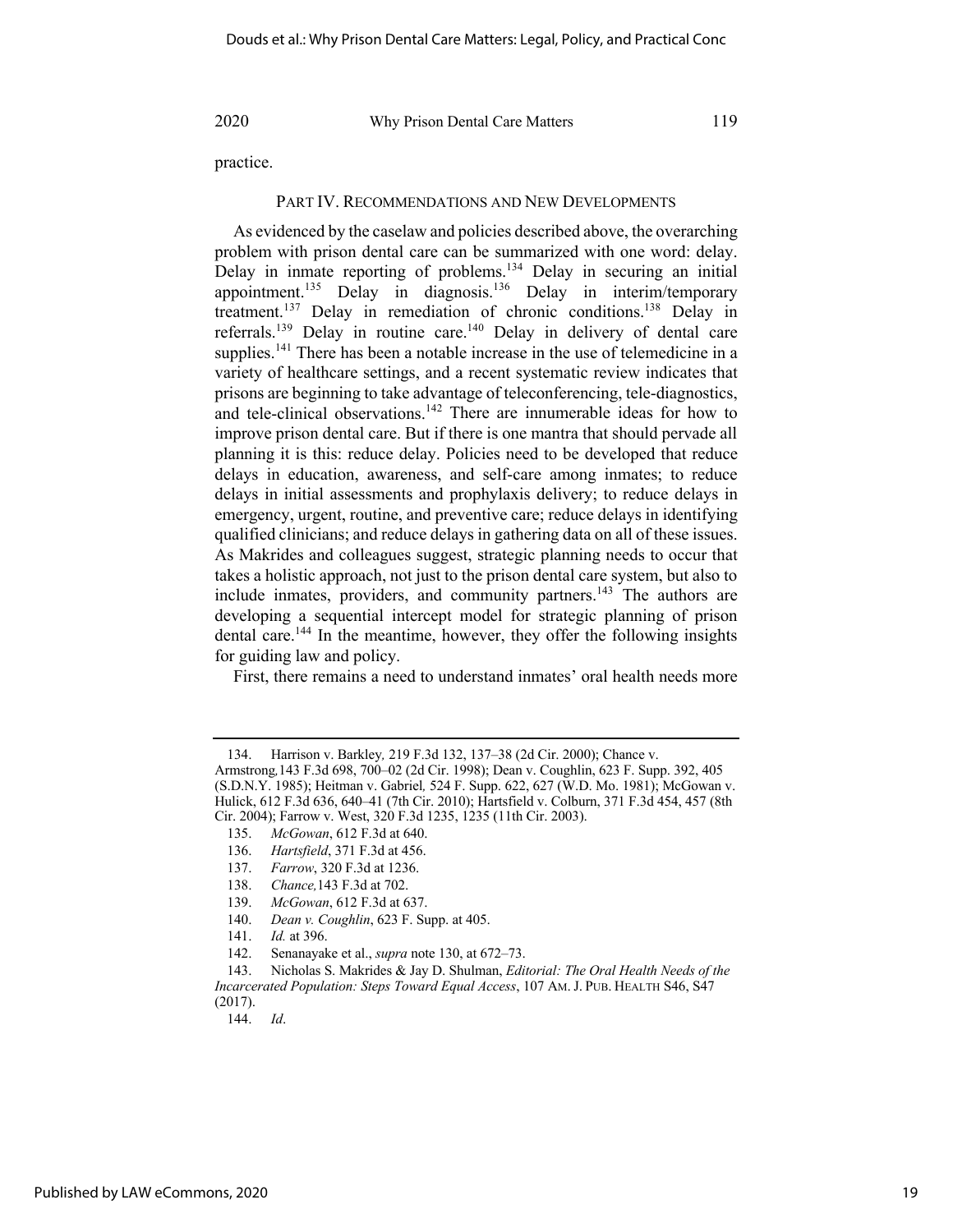$fully$ <sup>145</sup> Current research sheds light on the issue, but national data with more granular detail are necessary for proper policymaking.<sup>146</sup> Makrides and colleagues also outline important action items. They recommend adding inmates to the Surgeon General's annual National Health and Nutrition Examination Survey (NHANES); moving to electronic medical records (EMRs) in correctional institutions; developing guidelines for clinicians and a priori program outcome measures; and improving partnerships with dental care stakeholders within and outside correctional systems.<sup>147</sup>

*Inmate related delays.* Given that inmates arrive into prison with higher rates of oral health troubles than those in the general population, it is probably safe to assume that life circumstances caused them to either undervalue oral health, to be undereducated on the importance of oral health for physical and social health, and to have missed opportunities to see a dentist regularly or otherwise enjoy regular oral health care.<sup>148</sup> It also is safe to assume that a large percentage of them will have compromised oral health as a result of drug abuse.<sup>149</sup> With these prior assumptions, planning is possible. Time lost to these delays cannot be recaptured, but it can be remediated through education and simple interventions. It is also possible that job skills and counseling can impact their behaviors, as well.

Inmates need to be accountable for their care, as well. Several studies suggest that many delays, at least in part, arise when inmates fail to follow the rules,<sup>150</sup> fail to keep appointments,<sup>151</sup> or fail to follow prescribed interventions.<sup>152</sup> These behaviors can be managed with proper education, perhaps as simple as brochures on how to seek dental care as recommended

150. *See* King v. Cox, No. 3:16-cv-00177-MMD-WGC, slip op. at 1 (D. Nev. May 25, 2018) (noting that rules, as used here, can mean anything from internal policies about how dentist appointments are requested or how wait lists are maintained); s*ee also* Bell v. Wexford Health Sources, No. 17-cv-1301-JPG-RJD, 2018 WL3145850, at \*3 (S.D Ill. June 4, 2018) (discussing failure to comply with exhaustion requirements concerning administrative remedies); *see also* Watford v. Newbold, No. 17-cv-1252-MJR-SCW, 2018 WL5914820, at \*1 (S.D. Ill. June 19, 2018) (illustrating a more problematic issue, whether inmates have been or are being disingenuous).

151. S*ee* BOP PROGRAM STATEMENT: DENTAL SERVICES, *supra* note 73, at 9 (discussing that the BOP anticipates this problem and removes inmates from the routine dental care eligibility list after two "failed" (missed) appointments).

152. *Id.* at 12.

<sup>145.</sup> *Id.*

<sup>146.</sup> *Id*.

<sup>147.</sup> *Id.*

<sup>148.</sup> *See id.* at S46 (noting "[m]any inmates come from disadvantaged backgrounds, and enter prison with histories of substance abuse and mental illness").

<sup>149.</sup> *Id.*; Kathryn M. Nowotny, *Health Care Needs and Service Use Among MalePprison Inmates in the United States: A Multi-Level Behavioral Model of Prison Health Service Utilization,* 5 HEALTH & JUST. 1, 9 (2017); Raija Vainionpää et al., *Oral Health and Oral Health-Related Habits of Finnish Prisoners*, 3 BDJ OPEN 1–5 (2017).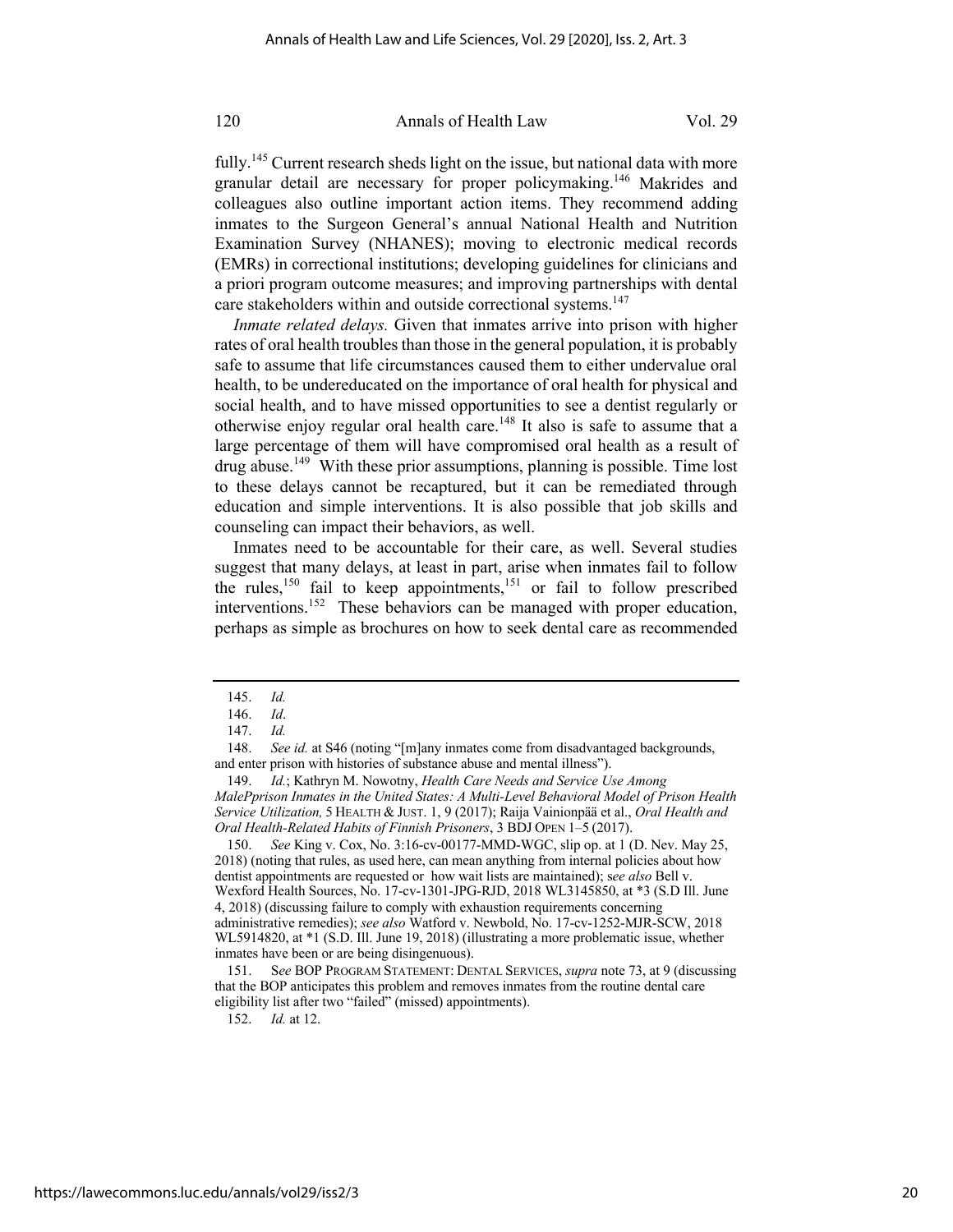by the BOP.<sup>153</sup> Encouraging, and requiring, inmates to assume responsibility for their dental care can pave the path of ownership when they return to the community to spur a desire for continued care.

*System related delays.* System related delays, or those that arise from the policies and procedures surrounding delivery of dental care in a dangerous environment, are numerous, relatively unique to prison settings, and thus complex.154 Starting at the most basic level, delays arise because of the archaic "chit" system by which inmates must submit a request for a dental appointment, in writing, on a prescribed form.<sup>155</sup> Often, the forms cannot be located, and inmates frequently do not have access to writing instruments to complete the forms.<sup>156</sup> Offering more frequent opportunities to report dental concerns through free-standing kiosks or correctional officers circulating regularly throughout the facility to gather requests as part of their dedicated duties can facilitate access to care.

Another set of delays arise when clinicians only dedicate a certain number of days to service a given prison.<sup>157</sup> It is not realistic to expect smaller prisons and jails to maintain a dentist on staff, nor is it realistic to think that smaller communities (where prisons usually are built) have enough dentists in town to sustain an on-call system.<sup>158</sup> Therefore, delays in care often arise because there is no dentist available.159 For example, if an inmate develops a fever due to an infected tooth on Tuesday, but the dentist only visits on Mondays, it will be hard to figure out how to get him or her the care they need in sufficient time so as to not exacerbate the problem. Protocols can be developed, and community partnerships forged, to anticipate these kinds of delays and get care from alternative sources.

*Institutionalization related delays.* Prison is prison. Thus, prison dental care planning must consider the literal and metaphorical confines of the prison environment. Security is paramount, and often appointments cannot

<sup>153.</sup> *Id.* at 13.

<sup>154.</sup> Patterson v. Pearson, 19 F.3d 439, 440 (8th Cir. 1994).

<sup>155.</sup> DOUDS & AHLIN, *supra* note 42.

<sup>156.</sup> *See* Laura Rogers et al, *Bending Bars: A Dialogue Between Four Prison Teacher-Researchers*, 3 Survive & Thrive: A J. for Med. Hum. and Narrative as Med. 73, 80 (2017) (describing an inmate's account on the lack of pens and pencils); *see also* Hayden P. Smith et al., *Working with Prisoners Who Self‐Harm: A Qualitative Study on Stress, Denial of Weakness, and Encouraging Resilience in a Sample of Correctional Staff*, 29 Crim. Behav. & Mental Health 7, 11 (2019) (describing how pens and pencils can be used to cause harm in prisons); *but see* MO. DEP'T OF CORR., INMATE INFORMATIONAL HANDBOOK 82–88 (2012), [https://www.bop.gov/locations/institutions/spg/SPG\\_aohandbook.pdf](https://www.bop.gov/locations/institutions/spg/SPG_aohandbook.pdf) (listing pens and pencils as acceptable personal items for inmates).

<sup>157.</sup> James E. Robertson, *Correctional Case Law: 2010*, 36 Crim. Just. Rev. 232, 234 (2011).

<sup>158.</sup> DAVID REDEMSKE, PROVIDING HEALTHCARE IN THE PRISON ENVIRONMENT 92 (2018).

<sup>159.</sup> Robertson, *supra* note 157.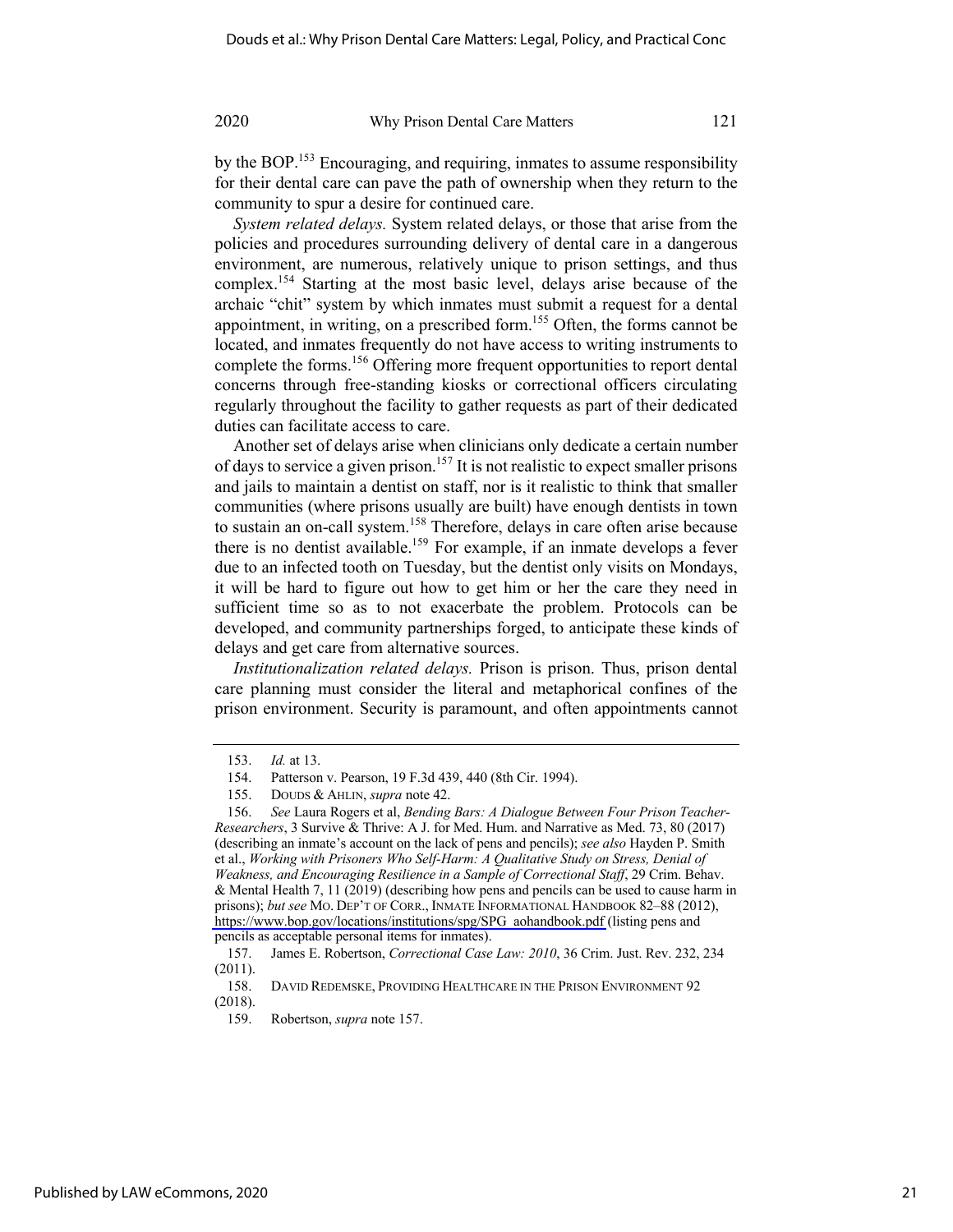be kept, or dentists cannot visit, when inmates get into fights or prisons go on lock-down.160 These delays are the least avoidable and also the least likely to give rise to liability because prison guards are obligated to follow established procedures during counts, fights, and emergency situations.<sup>161</sup> Everyone concerned understands that prison requires security protocols that do not exist in any other clinical settings. But planning can happen that anticipates these events and makes alternative arrangements to ensure followup is pursued and care is received.

Similarly, inmates transfer among facilities for a variety of reasons.<sup>162</sup> They may move from a short term, pre-trial facility (jail) to a prison if convicted. They may move when prisons are consolidated or re-designated by classification level (e.g., minimum, medium, maximum security).<sup>163</sup> Inmates may also move due to an increase or decrease in the level of security they require or a space may become available in a treatment or job training program.<sup>164</sup> Additionally, they may move upon their own request to be closer to home or as their sentence dwindles toward release. Delays arise in records transfers that can cause inmates to miss months of medical and dental care.<sup>165</sup> Regardless of the reason, transfer delays could be ameliorated if facilities used electronic medical records (EMRs). There are definitely problems with interoperability of various institutions' EMRs, or whether one system "talks" to the other, but those kinds of technological problems should dissipate as more facilities adopt technology and explore means of deploying it efficiently.<sup>166</sup>

Delays due to clinician/practitioner availability are ubiquitous as health and dental care deserts persist throughout the United States.<sup>167</sup> These provider shortages in the community transfer to carceral settings as some prisons do not have dedicated medical staff and rely on practitioners from the community or struggle with filling open positions as they compete with a robust private job market. Prisons that share practitioners with the

<sup>160.</sup> AM. BAR ASS'N, *Standards on Treatment of Prisoners*

[https://www.americanbar.org/groups/criminal\\_justice/publications/criminal\\_justice\\_section\\_](https://www.americanbar.org/groups/criminal_justice/publications/criminal_justice_section_archive/crimjust_standards_treatmentprisoners/) [archive/crimjust\\_standards\\_treatmentprisoners/](https://www.americanbar.org/groups/criminal_justice/publications/criminal_justice_section_archive/crimjust_standards_treatmentprisoners/) (last visited Apr. 6, 2020); U.S. DEPT. OF JUST., FED. BUREAU OF PRISONS, PROGRAM STATEMENT: VISITING REGULATIONS 1 (2006)

<sup>161.</sup> AM. BAR ASS'N, *supra* note 160.

<sup>162.</sup> LIS, INC., INTERSTATE TRANSFER OF PRISON INMATES IN THE UNITED STATES 12 (2006).

<sup>163.</sup> *Id.*

<sup>164.</sup> *Id.* 

<sup>165.</sup> DOUDS & AHLIN, *supra* note 42, at 126–27.

<sup>166.</sup> R.S. Evans, *Electronic Health Records: Then, Now, and in the Future*, Yearb Med. Inform. 48–61 (2016)

<sup>167.</sup> AGENCY FOR HEALTHCARE RESEARCH & QUALITY, 2018 NATIONAL HEALTHCARE QUALITY AND DISPARITIES REPORT 1 (2019),

<https://www.ahrq.gov/research/findings/nhqrdr/nhqdr18/index.html.>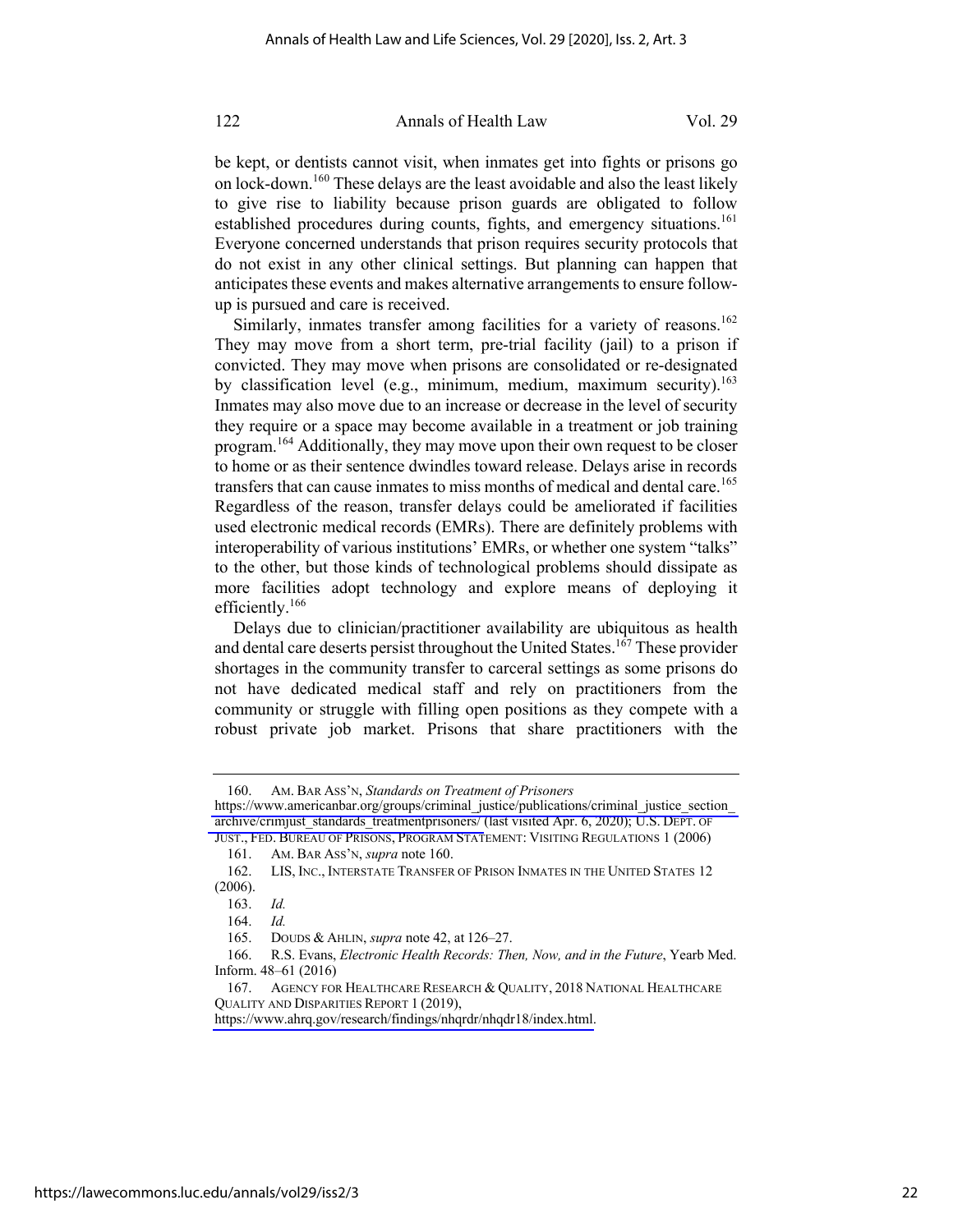community may also face logistical delays as dentists and hygienists may not reside in the rural location where prisons tend to be built. Misunderstandings about payment requirements may arise that delay care, as well. Prison personnel and clinicians may be confused about alleged pre-pay requirements, which at least one court has found to be unconstitutional. But as discussed above, payment policies vary by state. In *Formica v. Aylor*, the prison's *Inmate Handbook* specifically prohibited denying medical services due to an inmate's inability to pay.<sup>168</sup> Directives about when dental care should be allowed or refused based on ability to pay are not clear in other jurisdictions.

Data collection delays may present themselves at various time points throughout the course of inmate diagnostics and classification. At entry to prison, new inmates should receive a screening to identify immediate needs and determine appropriate housing location. There are many moving parts to the diagnostic and classification system and security prevails. Pressing medical care needs would be a close second, with dental care trailing behind. The copious amounts of data that need to be gathered, collated, and interpreted is overwhelming and decision must be made to triage which priorities to tackle first.

*Ending on an optimistic note: Promising innovations.* Three developing innovations respond to the concerns outlined above in one or more respects. Tele-dentistry and virtual clinics are the most promising and the most scalable. But corrections-community partnerships also hold promise, and inmate apprenticeship programs signal willingness to think outside the box but inside the walls, a much-needed intellectual flexibility in correctional health care. Each of these four programs are discussed in turn.

*Virtual clinics.* California Virtual Dental Home project is a promising option to improve access to dental care in carceral settings.<sup>169</sup> Dental hygienists or assistants are on site, and they either confer synchronously or use a "store and forward" model.<sup>170</sup> The remote dentists determine a course of treatment, then supervise the hygienist or assistant in real time as they undertake procedures.<sup>171</sup> This approach is not appropriate for complex cases, but it would fit many of the situations that contribute to the unacceptable delays in routine and urgent care.<sup>172</sup> The software used in this particular program is cloud-based Denticon.<sup>173</sup> A similar endeavor is the Apple Tree

<sup>168.</sup> Claire Angelique Nolasco & Michael S. Vaughn, *Section 1983 Liability Against Prison Officials and Dentists for Delaying Dental Care,* CRIM.JUST. POL'Y REV. 1, 8 (2019). 169. Paul Glassman et al., *Using Telehealth Technologies to Improve Oral Health for* 

*Vulnerable and Underserved Populations*, 40 J. CAL. DENTAL ASS'N 579, 581 (2012).

<sup>170.</sup> *Id.* at 580.

<sup>171.</sup> *Id.* at 581.

<sup>172.</sup> *Id.* at 582.

<sup>173.</sup> *Id.* at 581.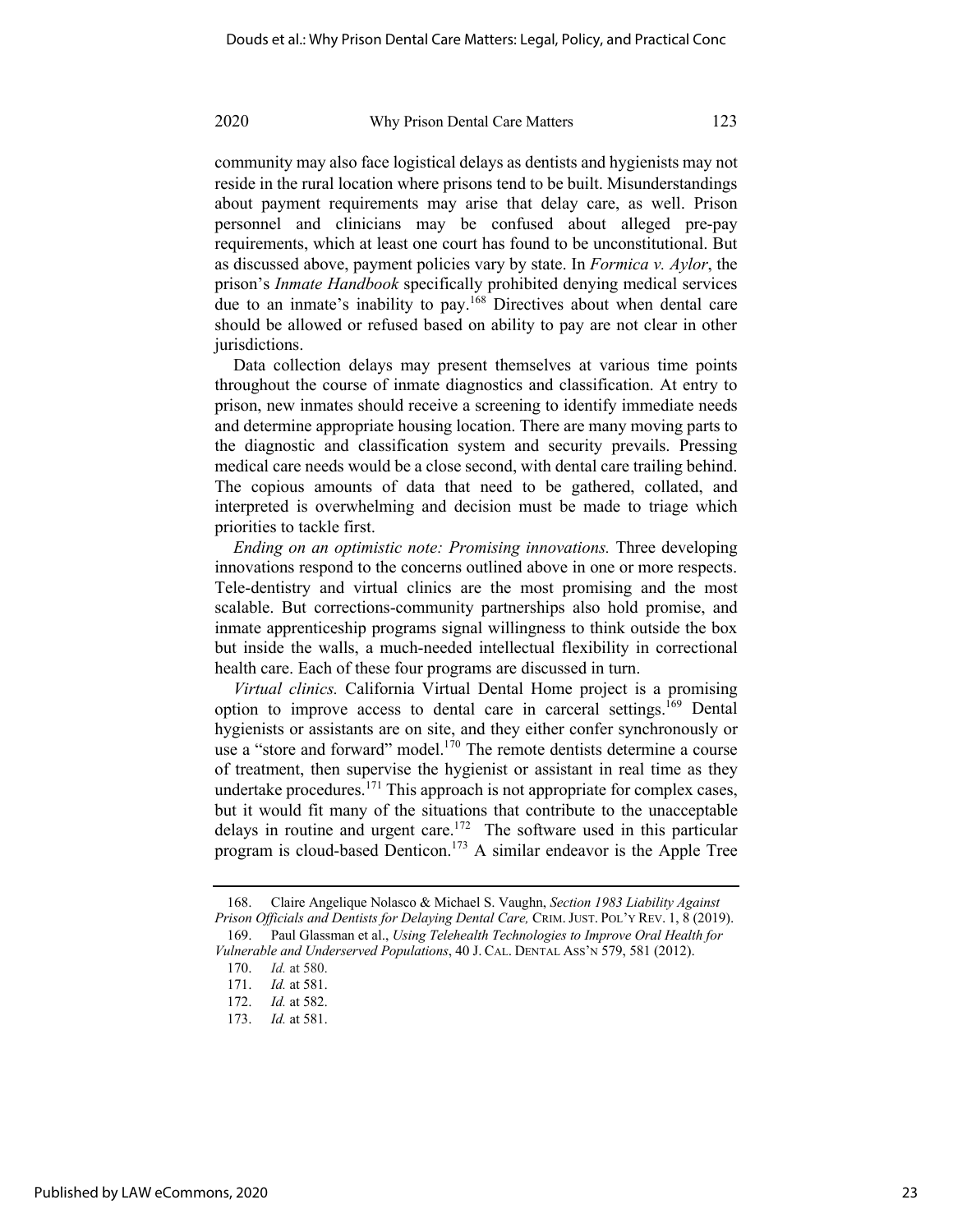project in Minnesota.<sup>174</sup> To provide care to populations facing physical, financial, or geographic access barriers, "dentists make decisions using live videoconferencing, digital radiographs, Diagnodent readings, and highresolution intraoral video and still images."<sup>175</sup> Decisions made using this program generally matched those made during videoconferences and followup face-to-face examinations.<sup>176</sup> A program like this could be effectively used to examine inmates at a low cost before having a dentist see them face-toface. BOP policy anticipates that all facilities will move to  $EMRs.$ <sup>177</sup> This is a noble goal. But in reality, there are severe political, practical, and cost constraints on developing EMR programs in prisons.178

*Partnerships with educational institutions.* Among 30 respondents to a survey of dental schools in the United States, 67 percent included dental care of incarcerated people in their curriculum, and eight percent had clinical programs that served correctional institutions.179 Most commonly, fourthyear students at these schools undertook externships and provided oral exams, prophylaxis, and extractions in community-based settings that also served prisons.<sup>180</sup> Just over half of all 30 respondents said that "graduates of [their] institutions are prepared to care for patients who are incarcerated."<sup>181</sup>

Although promising and practical, educational partnerships present challenges, as well. First, who will supervise the clinical intern? While adding capacity to the dental workforce, the addition of interns in a sense adds additional labor costs and burden. Oversight of clinical interns remains a problem in many institutions and supervising an intern can increase the supervisor's workload. Moreover, BOP's Commissioned Officers Student Extern Program (COSTEP) policy may compound that potential time and administrative burden by limiting externships to "short-term engagements" and through other conditions set forth in the annually-reviewed externship Memoranda of Understanding (MOUs).<sup>182</sup>

*Inmate Education.* Correctional facilities can distribute educational materials during admission and orientation, and again at first medical appointment. Diet and nutrition education, with explanation of the relationship between diet and dental care, may positively affect oral health.

181. *Id.*

<sup>174.</sup> *Id.* at 582.

<sup>175.</sup> *Id.* at 582–83.

<sup>176.</sup> *Id.* at 583.

<sup>177.</sup> BOP PROGRAM STATEMENT: DENTAL SERVICES, *supra* note 73, at 23.

<sup>178.</sup> Glassman, supra note 169, at 583.

<sup>179.</sup> Fiorella Candamo et al., *Teaching Dental Students About Incarceration and Correctional Dentistry: Results from a National Survey*, 82 J. DENTAL EDUC. 299, 302–03 (2018).

<sup>180.</sup> *Id.* at 301.

<sup>182.</sup> BOP PROGRAM STATEMENT: DENTAL SERVICES, *supra* note 73, at 6.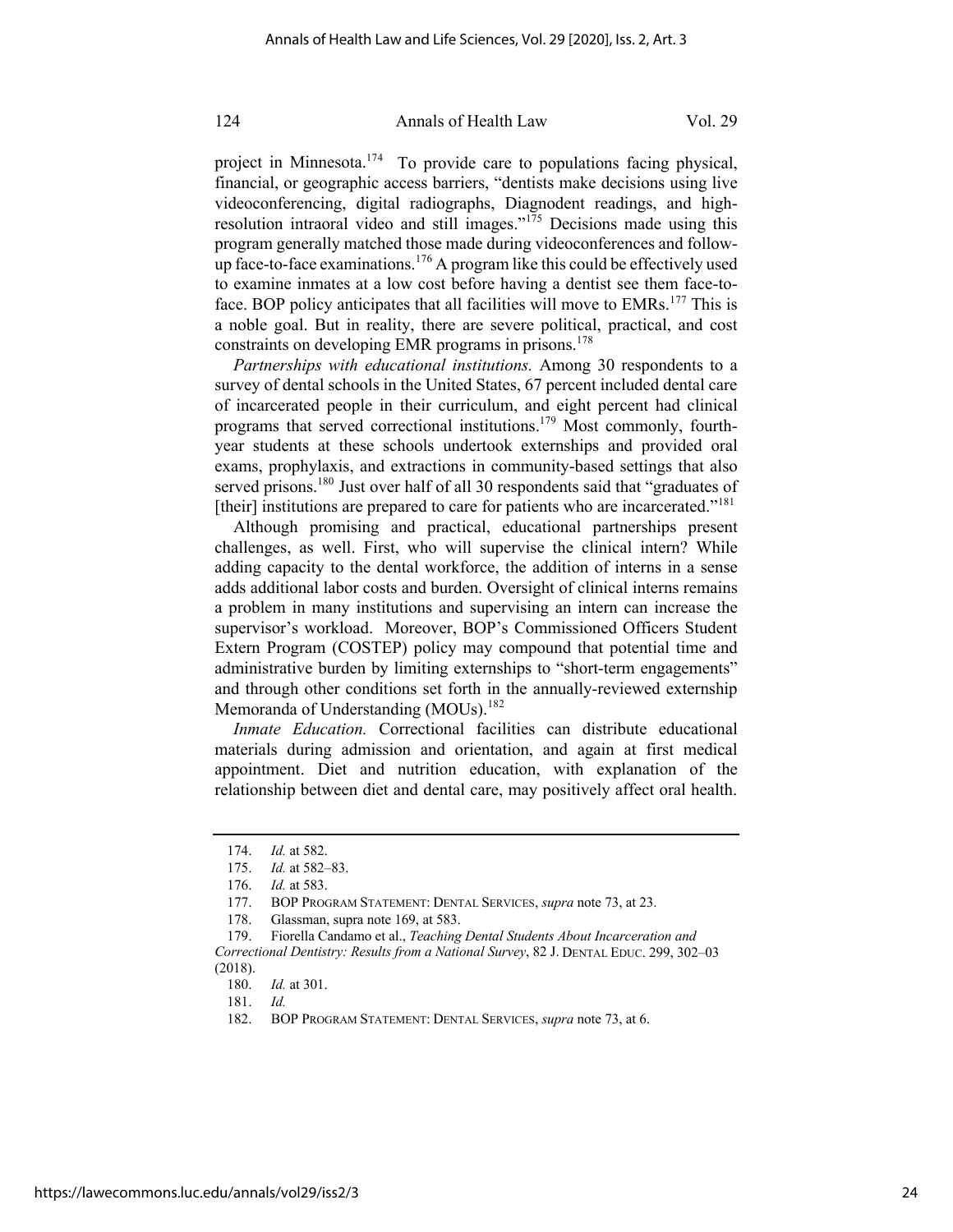A study in Scotland found that prisoners given education on how diet, oral care, and other habits such as smoking affect oral health retained this information and generally showed more knowledge about oral health.<sup>183</sup> However, such programming had little effect on oral health-related attitudes and no effect on oral health-related behaviors.<sup>184</sup> Instead, the length of time of current imprisonment was far more predictive of oral health behavior.<sup>185</sup> A similar study in Texas state prisons provided inmates with several preventive appointments with the goal of assessing and treating current oral conditions as well as educating inmates on how to take personal responsibility for their oral hygiene.<sup>186</sup> This study found that, in order to attain acceptable oral hygiene (defined as having less than 20% of tooth surfaces covered in plaque) inmates needed an average of 2.15 appointments.<sup>187</sup>

*Inmate Apprenticeship Programs.* Ideally, trusted inmates can mitigate staffing problems and gain valuable job skills training by serving as dental assistants or orderlies in dental clinics. The BOP acknowledges an Inmate Dental Assistant Apprenticeship Program and requires that all inmates who are "chair-side dental assistants" must be certified through the "Department of Labor Dental Assistant Apprenticeship Program, or a similar certification program in the local community approved by the institution's education department."188 In reality, inmate dental assistants can only do so much. They cannot engage in any direct patient care; they cannot handle pharmaceuticals or dangerous equipment; and they cannot access or see any patient records.<sup>189</sup> But even with those confines, there are creative ways that inmates could be helpful while at the same time learn useful skills to increase their employability after release. The certification alone has marketable value, and the fact that they were trusted to serve in a dental clinic signals to future employers that they are more trustworthy than otherwise might appear.

#### **CONCLUSION**

Prison dental care law and policy are moving towards more cost effectiveness but also towards greater understanding of the implications of oral health and successful reintegration following incarceration. Future research should consider best practices for interventions to improve access to care. As importantly, prison dental care programs should emphasize the

<sup>183.</sup> Tahira Akbar et al., *The Health-Promoting Prison: Can it Improve Oral Health?*, 50 INT'L J. HEALTH PROMOTION & EDUC. 169, 175 (2012).

<sup>184.</sup> *Id.*

<sup>185.</sup> *Id.*

<sup>186.</sup> Pamela J. Myers, *Gauging the Effectiveness of a Preventive Dental Program in a Large State Prison System*, 6 J. CORRECTIONAL HEALTH CARE 207, 208–09 (1999).

<sup>187.</sup> *Id.* at 219.

<sup>188.</sup> BOP PROGRAM STATEMENT: DENTAL SERVICES, *supra* note 73, at 7.

<sup>189.</sup> *Id.* at 8.